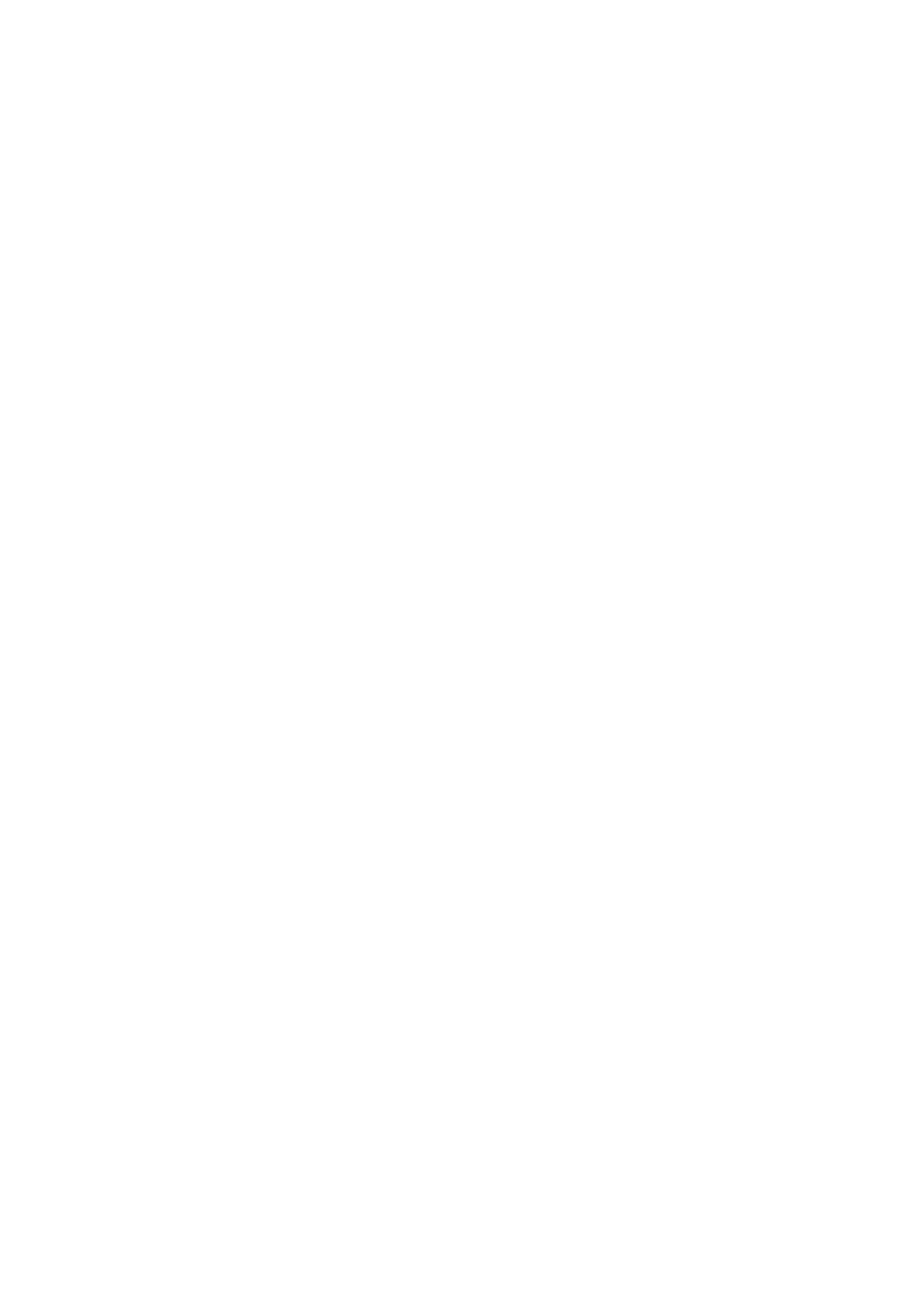

#### **About Gas Industry Co.**

Gas Industry Co is the gas industry body and co-regulator under the Gas Act. Its role is to:

- develop arrangements, including regulations where appropriate, which improve:
	- the operation of gas markets;
	- access to infrastructure; and
	- consumer outcomes;
- develop these arrangements with the principal objective to ensure that gas is delivered to existing and new customers in a safe, efficient, reliable, fair and environmentally sustainable manner; and
- oversee compliance with, and review such arrangements.

Gas Industry Co is required to have regard to the Government's policy objectives for the gas sector, and to report on the achievement of those objectives and on the state of the New Zealand gas industry.

Gas Industry Co's corporate strategy is to 'optimise the contribution of gas to New Zealand'.

#### **Authorship**

This paper was prepared by the Market Operations Group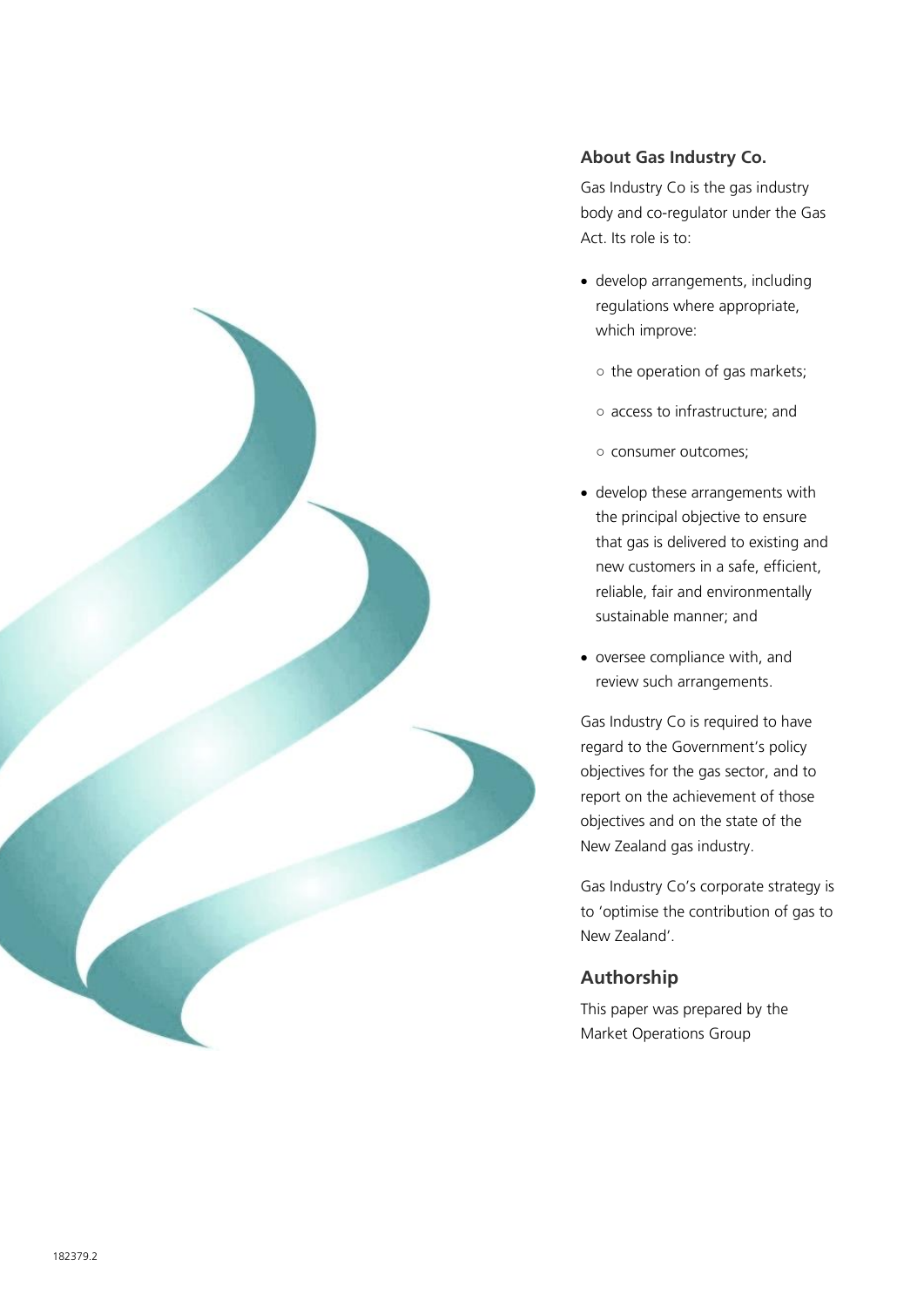#### **Executive summary**

The Gas (Downstream Reconciliation) Rules 2008 are a key governance arrangement for the New Zealand gas market. They ensure the accurate reconciliation and allocation of downstream gas quantities and since being introduced have resulted in a lower proportion of unaccounted for gas than the previous industry arrangements were able to achieve.

Since the Rules were implemented in October 2008, some issues have been identified which have created some unnecessary compliance burdens and inefficiencies. This Recommendation proposes making relatively minor amendments to the Rules to tidy-up those issues.

Gas Industry Co has undertaken a thorough review of how to improve the Rules for those matters without changing the intent and purpose of the Rules, beginning with the publication of an Options Paper in December 2011. In early 2012, an industry advisory group was commissioned to assist Gas Industry Co's progression of the work from the Options Paper. This led to industry support for many of the proposals that were eventually included in the Statement of Proposal published in July 2012.

The proposed amendments to the Rules in this Recommendation include:

- codification of some long-standing exemptions which will remove the compliance burden and uncertainty of rolling-over those exemptions;
- allowing for the explicit correction of erroneous annual unaccounted for gas factors which will ensure accurate data integrity;
- removing the compliance burden created by certain arrangements, often where the compliance costs in administering technical breaches outweigh the impact of the breach in the first place; and
- any other issues identified by the industry group that would represent improvements on the status quo and would be timely to make given the current review.

Gas Industry Co is satisfied the necessary legislative requirements have been met and a good level of industry engagement achieved in the development of the changes presented in this Recommendation. We recommend the proposed amendments to the Rules be approved as attached to this document as Appendix A. Provided the rules are approved in a timely manner the amended Rules will go live on 1 June 2013.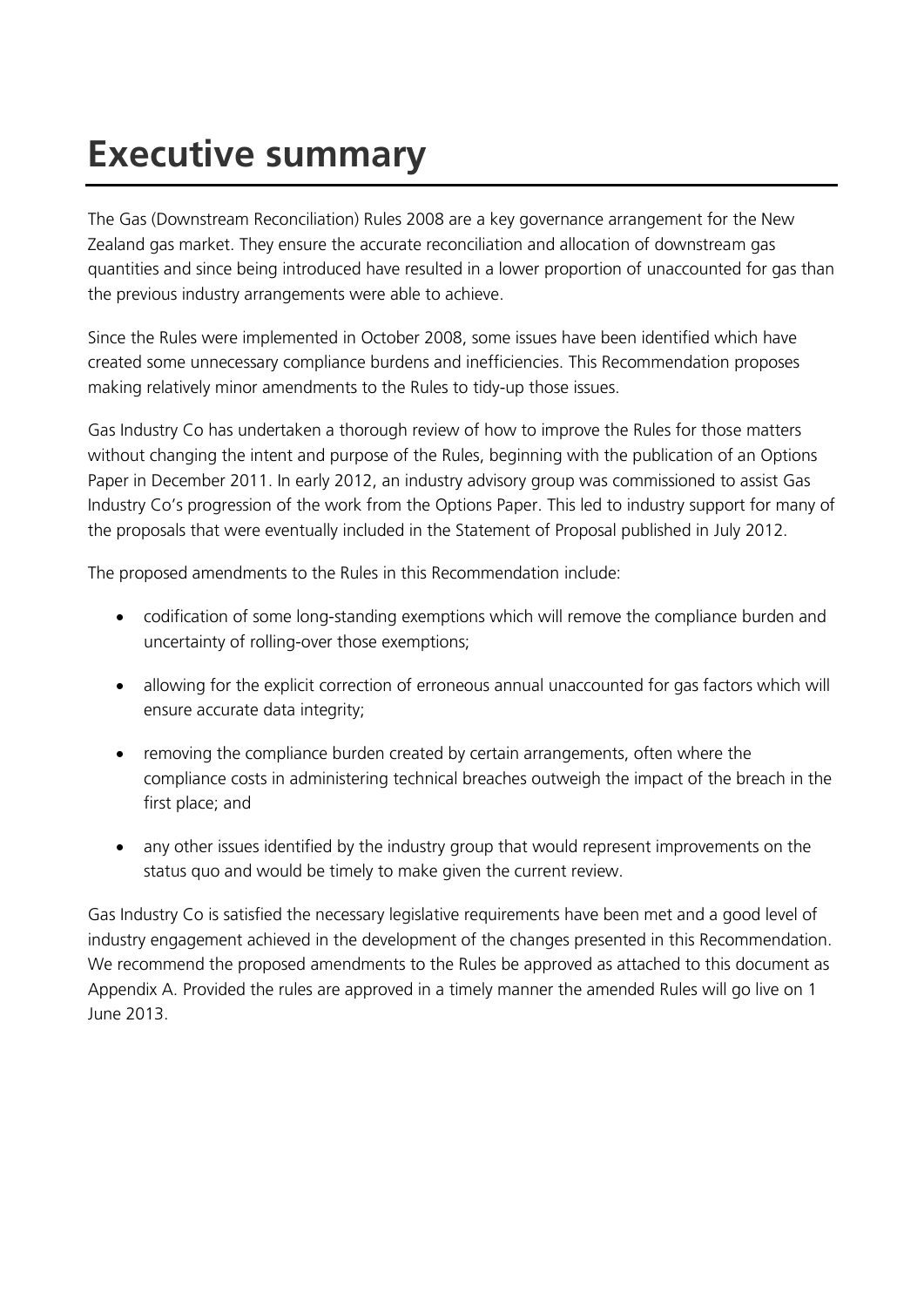#### **Contents**

| 1                                           | Introduction<br>Background<br>Reasons for review<br>Review process  |  |  |  |  |  |
|---------------------------------------------|---------------------------------------------------------------------|--|--|--|--|--|
| 1.1                                         |                                                                     |  |  |  |  |  |
| 1.2                                         |                                                                     |  |  |  |  |  |
| 1.3                                         |                                                                     |  |  |  |  |  |
| 2                                           | What is downstream reconciliation?                                  |  |  |  |  |  |
| 2.1                                         | The need for a process                                              |  |  |  |  |  |
| 2.2                                         | A basic overview of the Rules                                       |  |  |  |  |  |
| 3                                           | <b>Process to establish new rules</b>                               |  |  |  |  |  |
| 3.1                                         | Work undertaken                                                     |  |  |  |  |  |
| 3.2                                         | Legislative requirements                                            |  |  |  |  |  |
| 4                                           | <b>Statement of Proposal</b>                                        |  |  |  |  |  |
| 4.1                                         | Atypical gas gates                                                  |  |  |  |  |  |
| 4.2                                         | Apportionment of ongoing fees                                       |  |  |  |  |  |
| 4.3                                         | Correcting AUFG factors                                             |  |  |  |  |  |
| 4.4                                         | Compliance related issues                                           |  |  |  |  |  |
| 4.5<br>Additional issues raised by the DRAG |                                                                     |  |  |  |  |  |
| 4.6                                         | Minor and technical amendments; other transitional<br><b>issues</b> |  |  |  |  |  |
|                                             |                                                                     |  |  |  |  |  |
| 5                                           | <b>Assessment</b>                                                   |  |  |  |  |  |
| 5.1                                         | Identification and assessment of reasonably<br>practicable options  |  |  |  |  |  |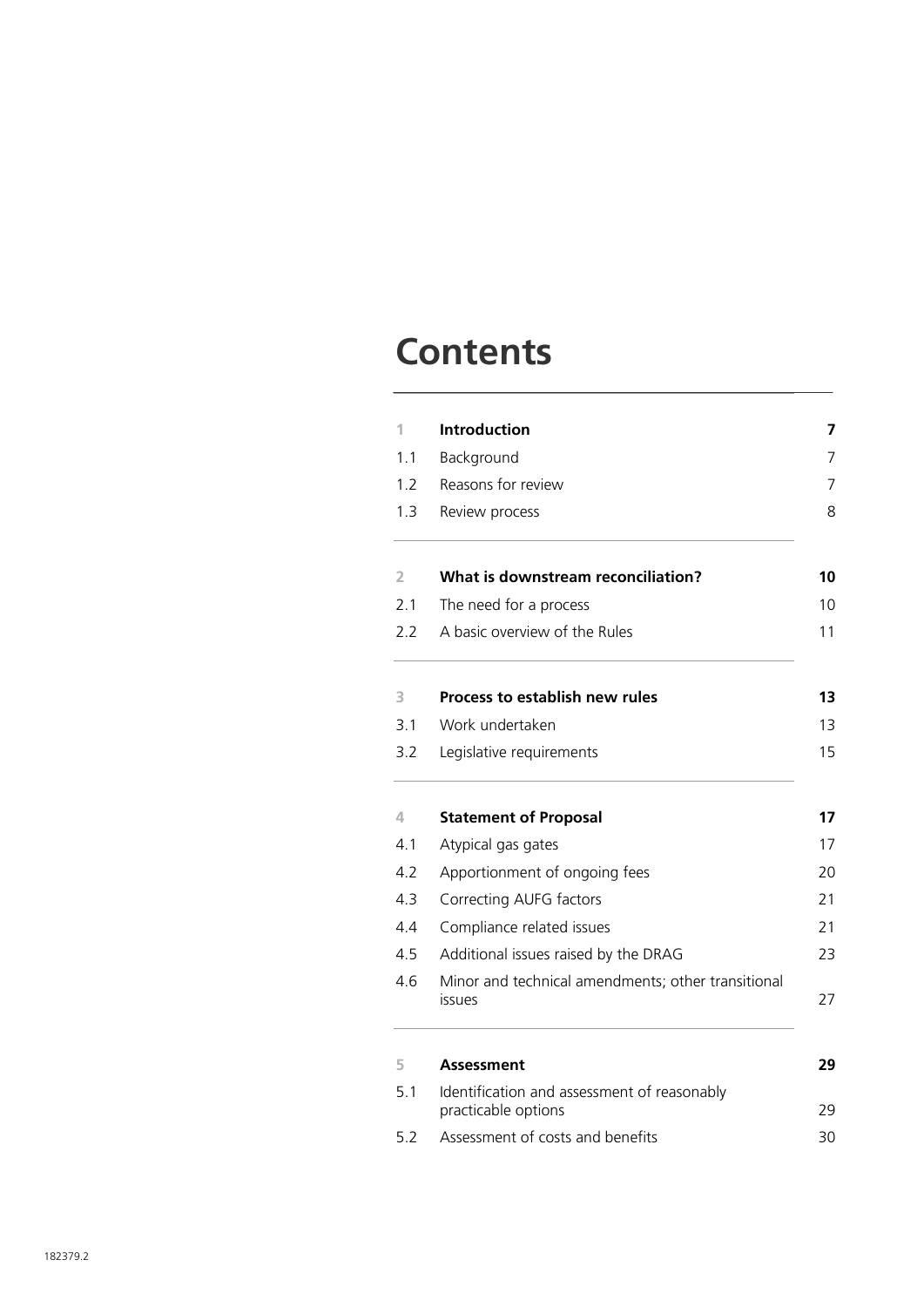| 6   | <b>Consultation</b>                             | 31 |  |  |
|-----|-------------------------------------------------|----|--|--|
| 6.1 | Industry participants                           | 31 |  |  |
| 6.2 | NZX: Gas allocation agent                       | 31 |  |  |
| 6.3 | Ministry of Business, Innovation and Employment |    |  |  |
|     |                                                 |    |  |  |
|     |                                                 |    |  |  |
|     | <b>Potential risks</b>                          | 32 |  |  |
| 8   | <b>Recommendation</b>                           | 33 |  |  |
|     | Appendix A. Marked-up rules                     | 34 |  |  |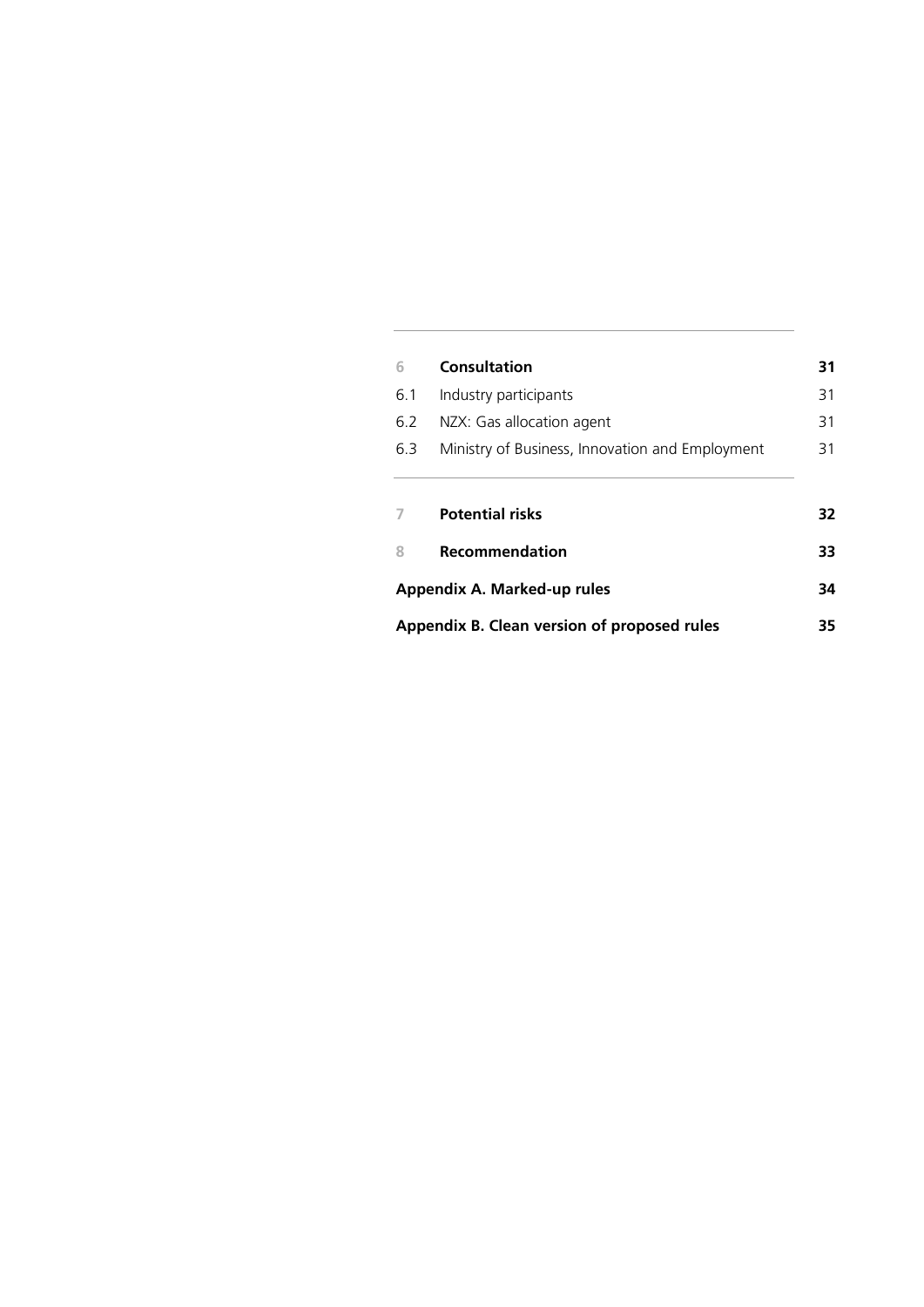## **1 Introduction**

#### **1.1 Background**

The Gas (Downstream Reconciliation) Rules 2008 (the Rules) have been in place since 1 October 2008. The Rules were developed by Gas Industry Co and the industry to replace the Reconciliation Code which was an industry arrangement for allocating and reconciling downstream quantities of gas. A process of allocating and reconciling downstream quantities of gas is necessary so as to ensure the gas entering a network is attributed to and paid for by those parties consuming the gas. Shortly after Gas Industry Co was founded, concerns were raised by some industry participants that the Reconciliation Code was responsible for sub-optimal reconciliation outcomes. Gas Industry Co established a workstream which, with the assistance from an expert group of industry participants, resulted in the Rules being implemented.

#### **1.2 Reasons for review**

Gas Industry Co began a fit-for-purpose review of the Rules in 2011 in line with its practice to periodically review the ongoing effectiveness of industry arrangements and in response to a number of issues that had been identified with the Rules by industry participants, the allocation agent, and Gas Industry Co. Most of these issues related to increasing the efficiency of compliance-related matters or dealing with subjects that had not been foreseen during the development of the Rules and for which exemptions had been required. Many of the issues are of a technical nature so Gas Industry Co appointed a (different) industry group to assist its review of the Rules. The group met on a regular basis and the wide industry support for many of the proposed amendments to the Rules set out in this document no doubt benefitted from the input of the group.

The review was not a fundamental review of the intent and purpose of the Rules. Gas Industry Co considers that the Rules are functioning well and they have led to satisfactory industry outcomes. As figure 1 shows below, the average monthly unaccounted for gas since the Rules were established is less than an estimate of average monthly unaccounted for gas (UFG) under the Reconciliation Code.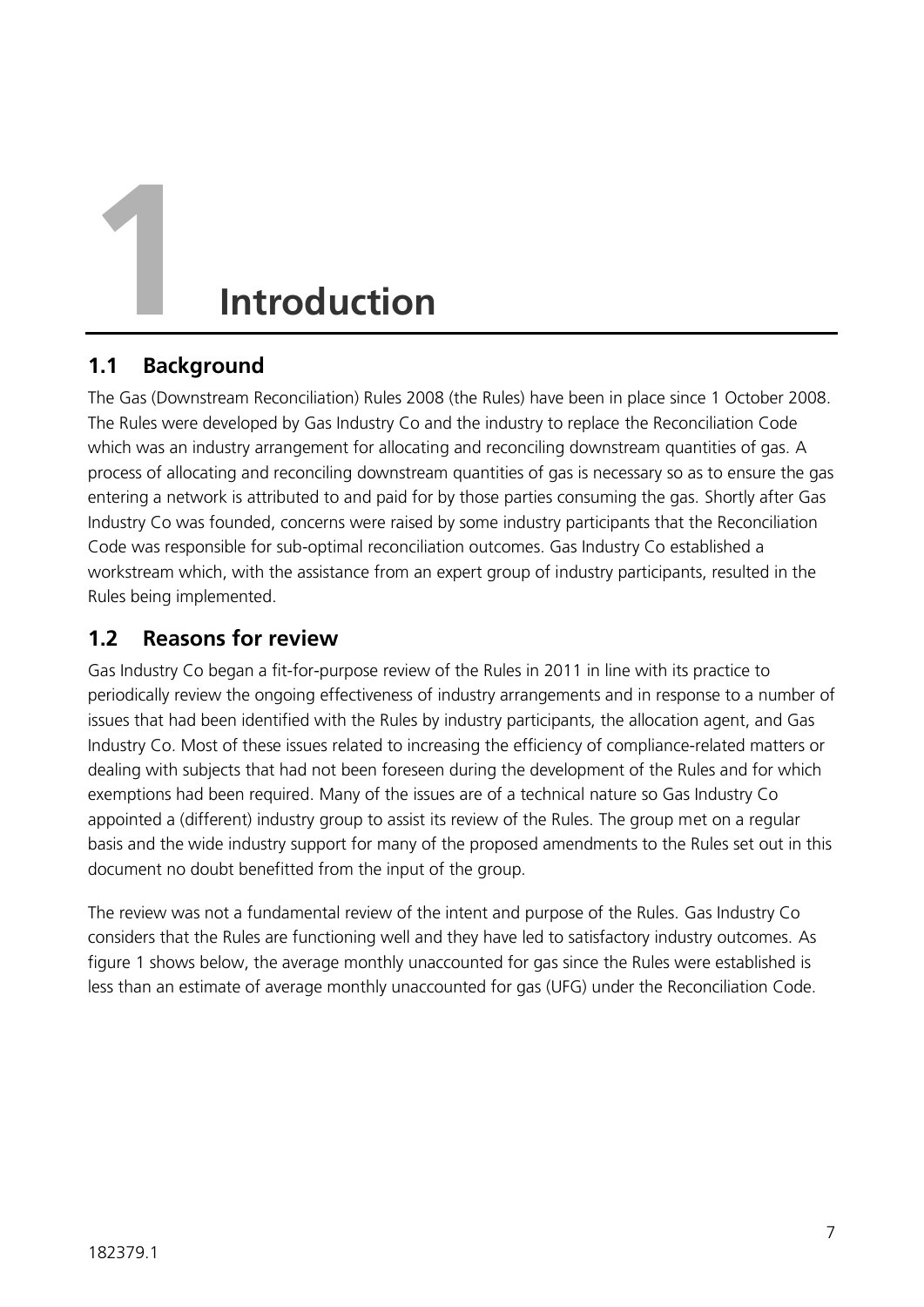

#### **Figure 1. Monthly UFG as a percentage of injected gas quantities<sup>1</sup>**

Another example of the Rules benefiting the industry was the use of the audit provisions and subsequent discovery of under-reported submissions by the E-Gas group of companies, which went into voluntary liquidation in late 2010. Subsequent investigations uncovered that this was a chronic problem that existed for many years prior to the Rules being introduced. It has been suggested that identifying and stopping the E-Gas under-reporting means the rest of the industry benefits by a reduction in UFG of 250TJ per annum. The benefits from the change to the Rules in the form of reduced costs associated with UFG accrue to all industry participants on a pro rata basis with their consumptions, and those cost savings should benefit customers.

#### **1.3 Review process**

The first step in the review of the Rules was the publication of the 'Downstream Reconciliation: Options' paper in December 2011. That paper presented options, along with Gas Industry Co's preferred approach, for the following issues:

- changes to the initial allocation algorithm;
- atypical gas gates;
- correcting AUFG factors;
- allocation of ongoing fees;
- compliance related issues;

 1 The data used for this graph are the best available as of October 2012, i.e., it contains a combination of initial, interim, and final allocations.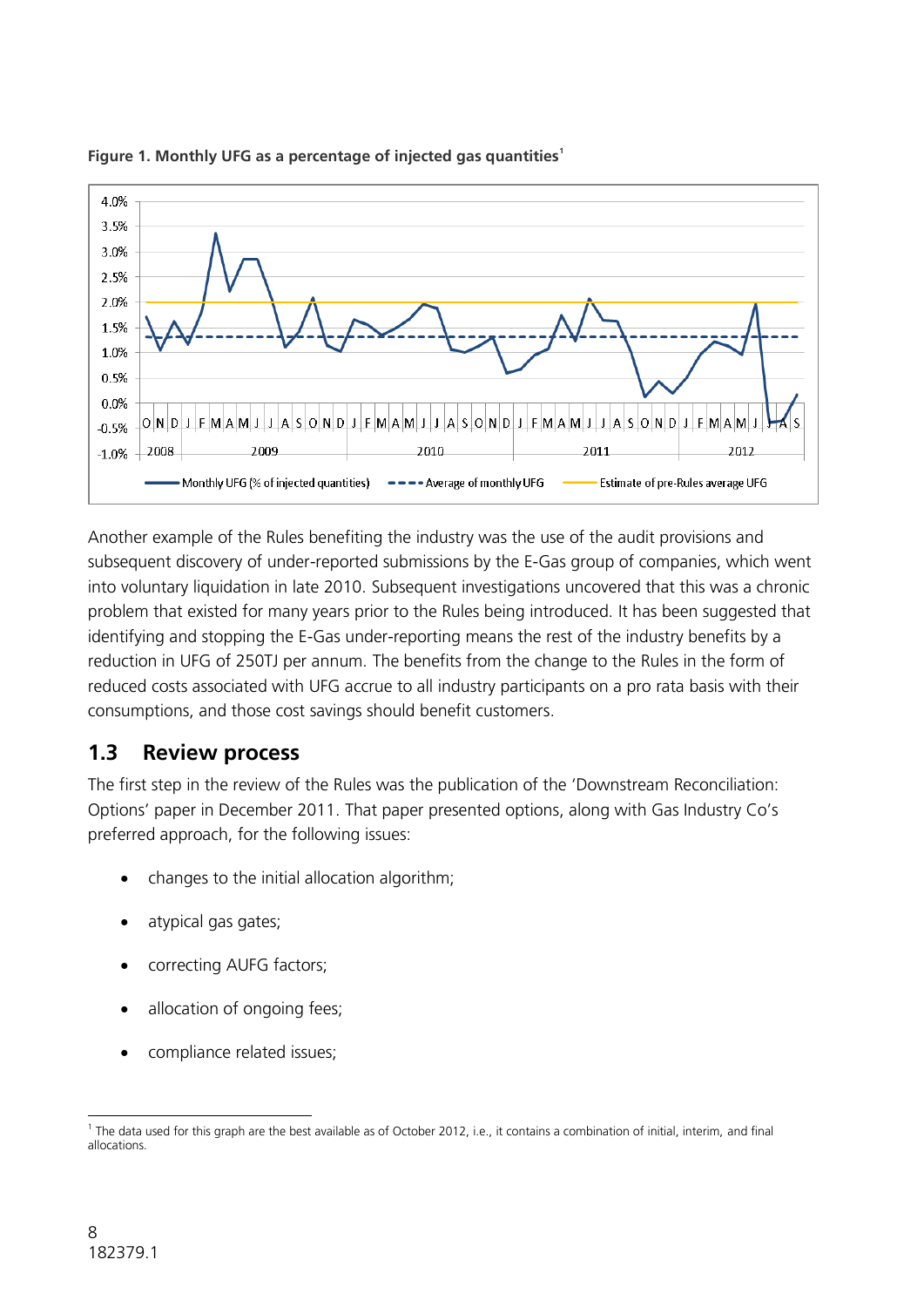- process for granting exemptions; and
- other miscellaneous matters.

Feedback on the Options Paper was generally positive. In our **Analysis of Submissions** we proposed splitting the first issue (changes to the initial allocation algorithm) out into a separate process given it was considerably more complicated and would require more analysis than the other issues. The industry was against our proposal for changing the process for granting exemptions and having considered the issue further we agreed to not proceed with a change for this. The remaining issues were considered by the aforementioned industry group (the Downstream Reconciliation Advisory Group, or 'DRAG') over a period of months during 2012.

Using inputs and advice from the DRAG, Gas Industry Co published the 'Statement of Proposal: Downstream Reconciliation Rules Review 2012' in July 2012 which proposed new rules and/or arrangements for the following issues:

- atypical gas gates;
- correcting AUFG factors;
- compliance-related matters;
- certain other matters raised by DRAG members; and
- other minor and technical amendments.

Once again, feedback was generally positive on the proposals. Where certain issues were raised that needed further testing, Gas Industry Co has, where feasible, sought the input of industry participants before making this Recommendation.

We have tested our draft rules with the advisory group and have had our work tested with external legal advice. Sets of marked up rules and final rules are attached to this document.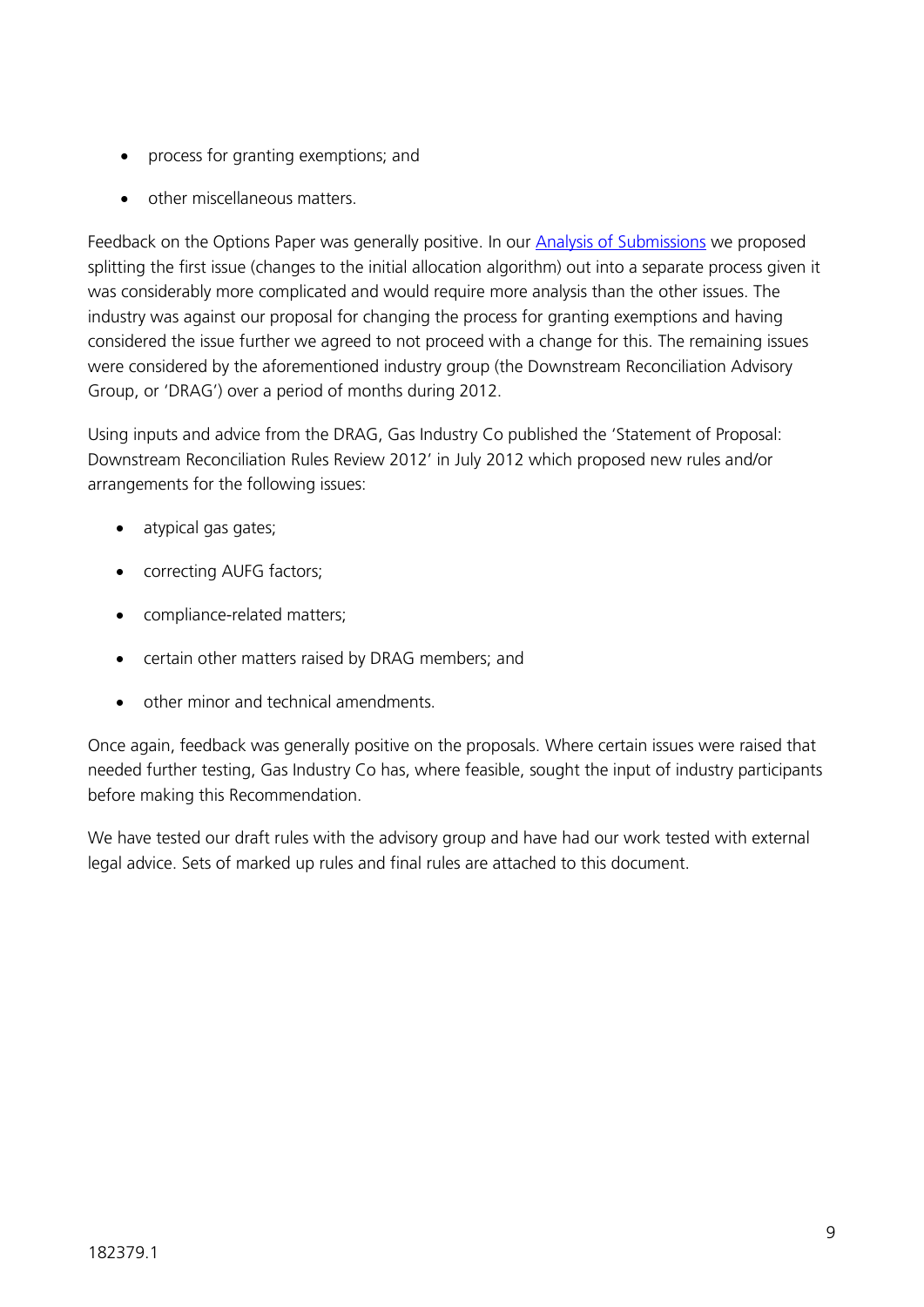### **2 What is downstream reconciliation?**

#### **2.1 The need for a process**

Put simply, a downstream reconciliation system is necessary so as to ensure the volumes of gas delivered to a network are allocated among the retailers trading on that network. This is done by apportioning gas deliveries among retailers in line with the amounts of gas consumed by their respective customers, as depicted in the following diagram.



#### **Figure 2. Simple illustration of gas network**

Transmission pipelines transport gas from producers to distribution networks. The quantity of gas entering a distribution network is metered at the gas gate. If an entire distribution network was supplied by a single retailer then that retailer would be allocated the whole amount of gas entering the network. However, in most of New Zealand's gas networks, multiple retailers operate in a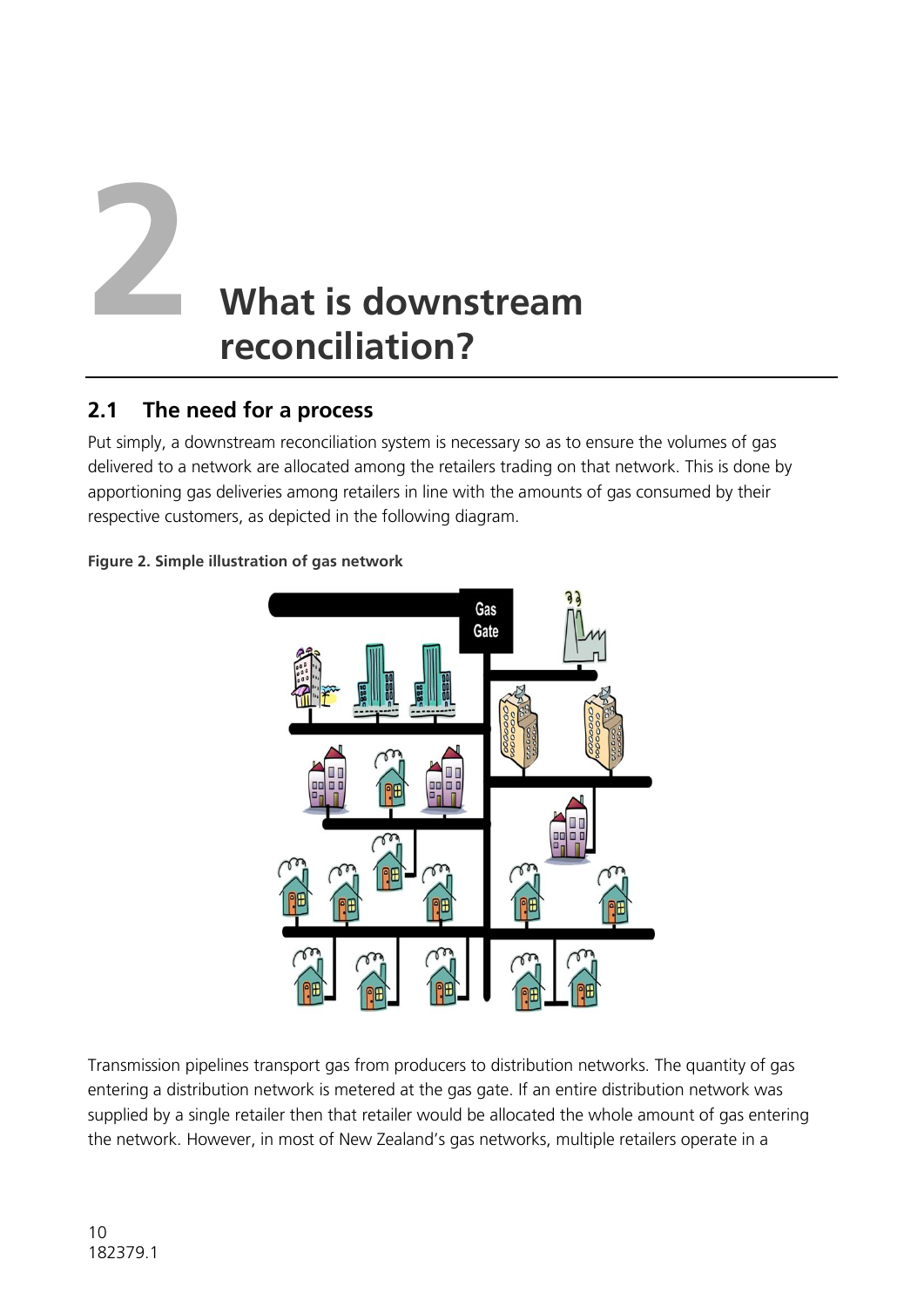competitive environment. Retailers often target certain segments of the market—some target large commercial customers, others target domestic consumers and others a combination. Larger consumers are fewer in number and consume a greater proportion of gas than do domestic customers. Larger consumers are therefore required to have meters which allow gas consumption to be recorded automatically at pre-determined intervals, usually on a daily basis. Smaller users are not required to have so called 'TOU' (time of use) meters installed—these meters are relatively expensive to install and maintain. Instead, smaller users have 'non-TOU' meters installed which are physically read by meter readers on either a monthly basis (mandatory for larger non-TOU customers) or on a less frequent basis (households). Because reconciliations are performed for calendar months and meters are read throughout the month, retailers are required to estimate monthly consumption for the customers with non-TOU meters.

Invariably, things do not add up: often the quantity of gas entering a network does not equal the amount of gas estimated (and measured) by retailers. The difference is known as unaccounted for gas (UFG). Causes of UFG are:

- inaccurate estimations of non-TOU customer consumptions;
- variations in metering accuracy (for meters that meet the accuracy tolerances in the Standard<sup>2</sup>);
- inaccurate or faulty meters;
- pipeline leakage; and
- undisclosed consumption.

A mandatory system of reconciliation and allocation ensures that each retailer is billed for its fair share of delivered gas and that UFG is either washed up (in subsequent allocation stages) or allocated to those parties likely to have caused it.

#### **2.2 A basic overview of the Rules**

The purpose of the Rules is to establish a set of uniform processes to enable the fair, efficient and reliable downstream allocation and reconciliation of downstream gas quantities. A central party to the Rules' operation is the allocation agent—a role currently carried out by NZX Limited as a contracted party to Gas Industry Co—whose fees for carrying out the role are recovered from retailers by Gas Industry Co.

 2 NZS5259 is the gas metering standard applicable to gas measurement at consumer installations. The characteristics of the volume measuring devices, together with the process of 'correcting' measured volumes to standard volumes and then to energy, combine to provide an acceptable spectrum of accuracy of approximately ±1.5% (as installed). Thus, UFG can be created simply due to gas measurement systems being located at different parts of that spectrum.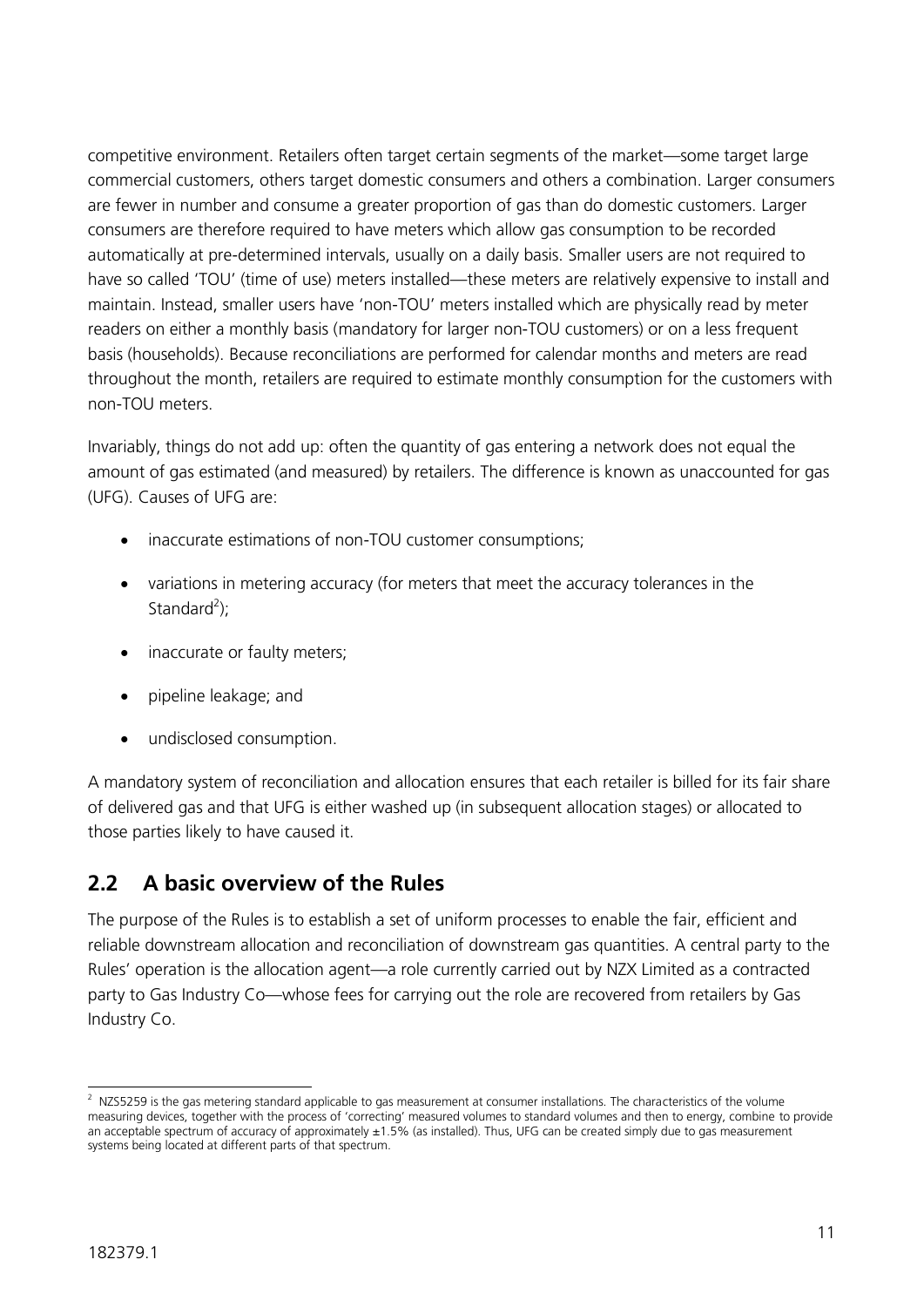The Rules set out processes for the:

- provision of gas injection information by relevant transmission system owners and provision of gas consumption information by retailers;
- allocation by the allocation agent of daily gas quantities for each calendar month to retailers at gas gates; and
- reconciliation of downstream gas quantities.

For each consumption month, three allocation stages will take place: an initial allocation, an interim allocation, and a final allocation. The initial allocation is performed in the month immediately following the consumption month; the interim allocation occurs in the fourth month following the consumption month; and the final allocation occurs in the thirteenth month following the consumption month. Various industry practices and billing cycles rely on the information provided by these allocations. Several allocation stages are carried out because, over time, more meter readings will result in better quality information being provided to the allocation agent and that will produce more accurate allocations at successive allocation stages.

The central tenet of the Rules is that all of the gas injected into a network must be allocated to the retailers The Rules explicitly assume that data from customer sites with TOU meters is generally more accurate than the consumption information from customer sites with non-TOU meters and less frequent meter reads. The allocation agent therefore allocates a fixed proportion of UFG to TOU sites where the factor is based on the relevant gas gate's historical UFG levels (the so-called AUFG factor). Non-TOU sites are allocated any residual UFG (applying the so-called MUFG factor).

Other key features of the Rules are:

- an annual reconciliation is performed to verify the accuracy of retailer's consumption information submitted to the allocation agent against the quantities billed to consumers by retailers;
- performance audits of allocation participants are carried out on a regular basis;
- event audits may be conducted to ascertain the cause or causes of a particular issue.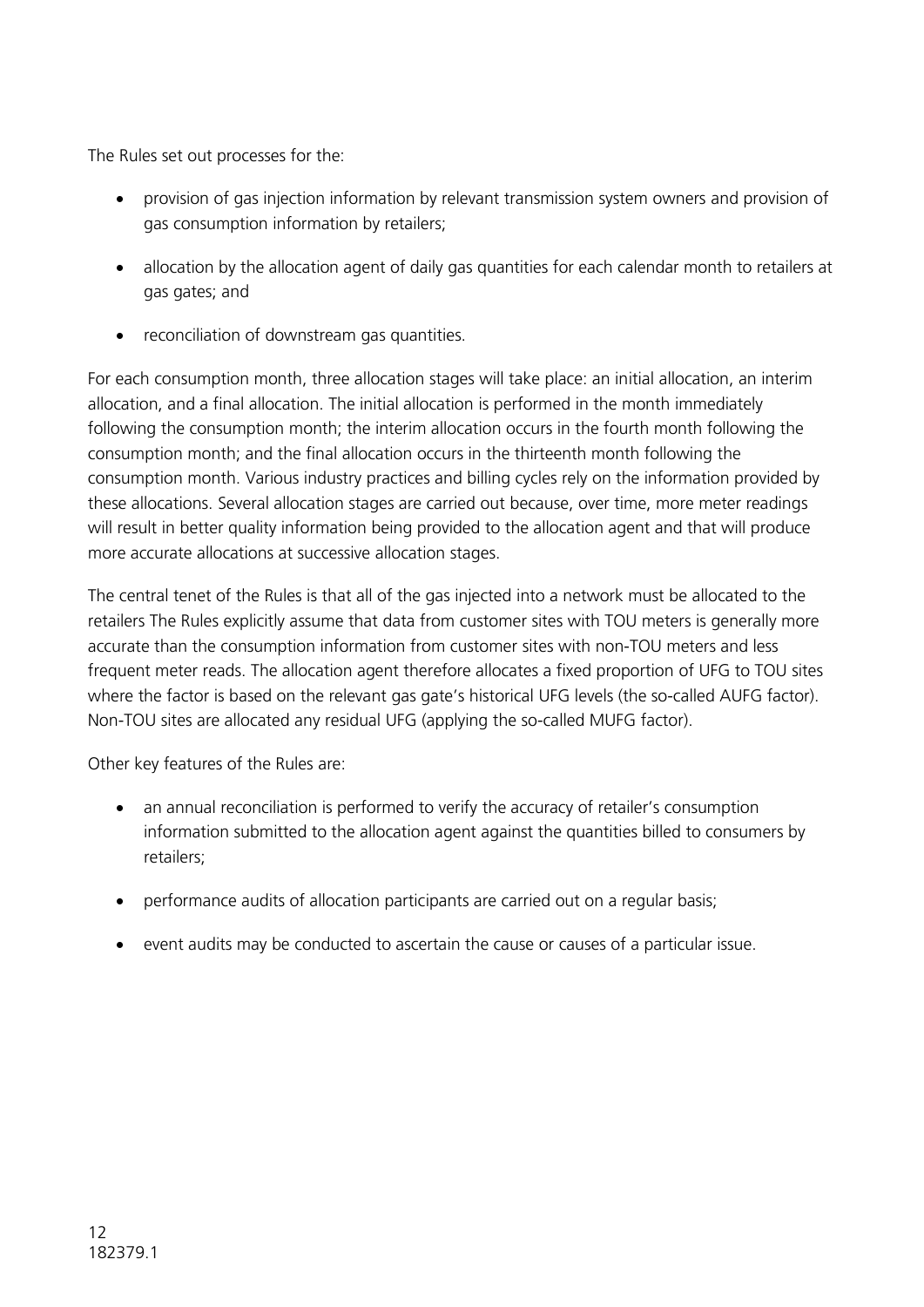#### **3 Process to establish new rules**

The review of the Rules was a 'bottom up' review. Since the Rules were implemented in October 2008, Gas Industry Co had kept a register of issues which would be addressed at such a point in time when a review of the Rules was carried out.

#### **3.1 Work undertaken**

The Options Paper was published for industry feedback in December 2011. It proposed a range of different options for issues that had been identified by various parties since the Rules went live in October 2008. The issues generally related to matters which had been dealt with using the exemption provisions of the Rules or that had imposed an unnecessary compliance burden on participants.

Based on our analysis of the submissions received we decided to split one of the issues off from the rest of the work—this work is likely to form a subsequent Statement of Proposal and Recommendation to the Minister in financial year 2014—and to convene an industry advisory group to assist in progressing the batch of issues from the paper.

The advisory group (the DRAG) comprised of members from the following organisations:

- Contact Energy Limited;
- Genesis Energy Limited;
- Mighty River Power Limited;
- On Gas Limited (a Vector Limited subsidiary);
- Powerco Limited;
- Vector Transmission (a Vector Limited subsidiary).

Regular meetings of the DRAG were held. Meeting material is available on Gas Industry Co's website at the following link: [http://gasindustry.co.nz/work-programme/working-group/downstream](http://gasindustry.co.nz/work-programme/working-group/downstream-reconciliation-advisory-group)[reconciliation-advisory-group.](http://gasindustry.co.nz/work-programme/working-group/downstream-reconciliation-advisory-group) The DRAG considered all of the issues from the Options Paper, other than the options for the initial allocation, which were: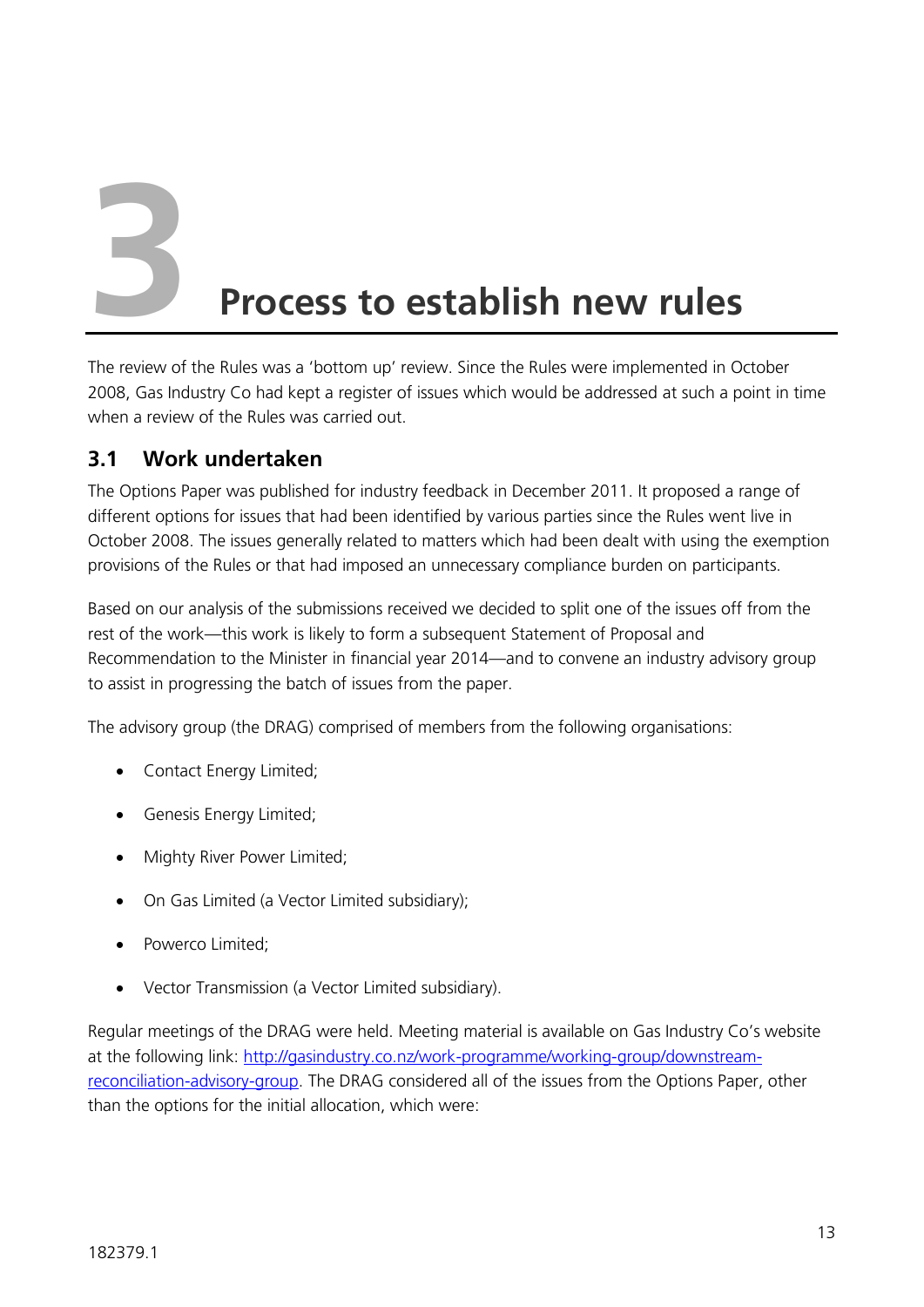- atypical gas gate exemptions:
	- o direct connect gas gates;
	- o application of global 1-month methodology;
	- o unmetered gas gates;
	- o oversized metered gas gates;
- correcting AUFG factors;
- allocation of ongoing fees;
- compliance related issues:
	- o estimated data for TOU sites;
	- o breach notifications to meter owners;
	- o late trading notifications; and
- process for granting exemptions.

The Statement of Proposal, published in July 2012, explains these issues in detail. A short overview of the proposals is provided in the next section. Along with the issues above, the DRAG (and Statement of Proposal) also discussed the following issues which were not included in the Options Paper:

- audits of specific gas registry fields relevant to downstream reconciliation;
- responsibility for event audit costs;
- audits of major system changes; and
- the removal of rule 42; and wider publication of the GAR 170 report.

The Statement of Proposal also recommended a range of minor and technical amendments.

Our summary of the submissions on the Statement of Proposal is available here:

[http://gasindustry.co.nz/sites/default/files/consultations/230/submissions\\_analysis.pdf.](http://gasindustry.co.nz/sites/default/files/consultations/230/submissions_analysis.pdf) In general, there was nothing in submissions to suggest that any of the proposals should not be pursued, other than some fine-tuning and tidying up of rule drafting. We consider that the advisory group approach was particularly beneficial in gaining wide support for the proposed rules. One of the submitters who was not a member of the advisory group raised more issues with the proposals than submitters who were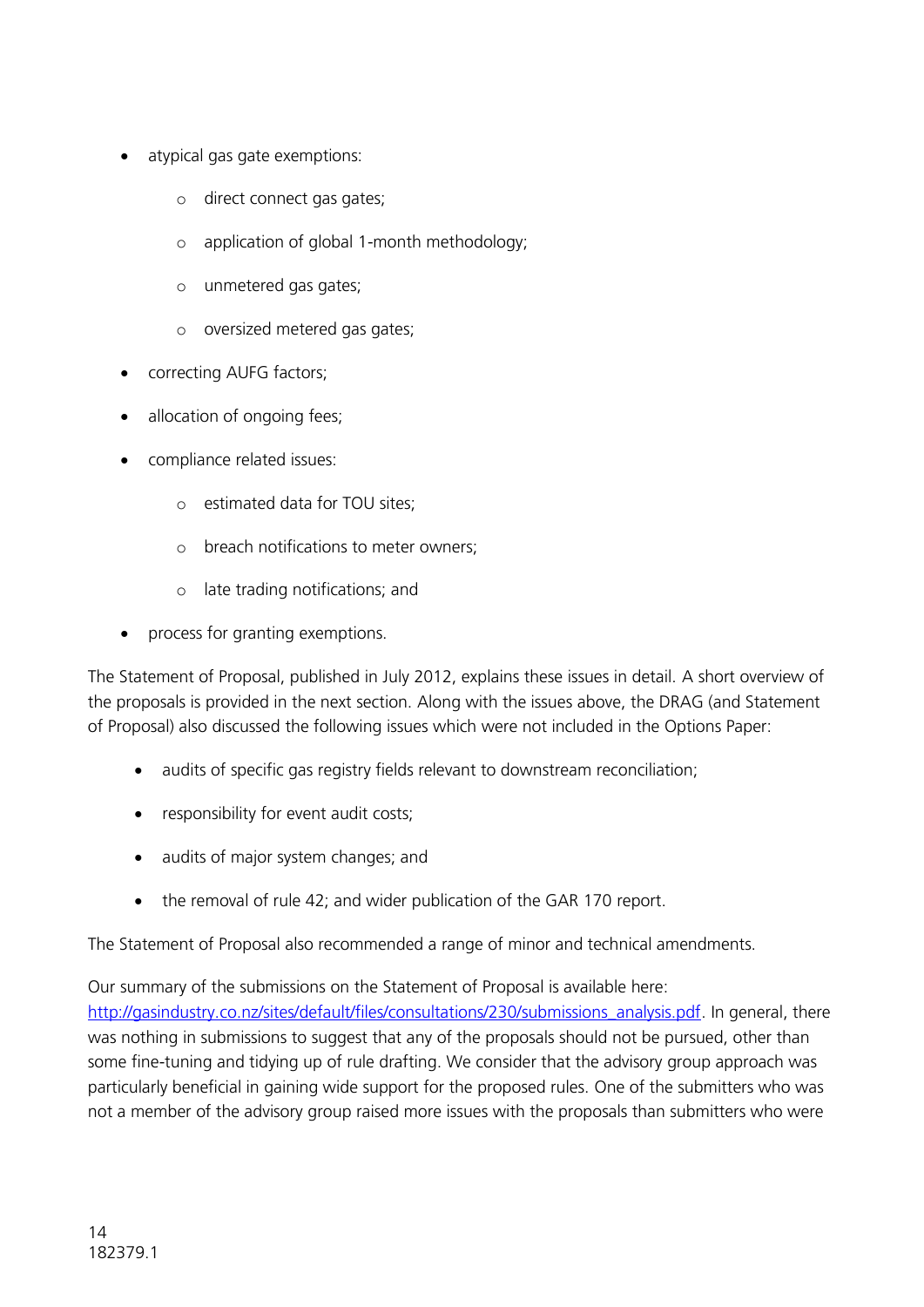represented by the DRAG. We have considered that party's concerns in the rule amendments or addressed that party's concerns in our summary of submissions.

The proposed rules have been closely developed with, and scrutinised by, industry participants. External legal advice was also sought on the final rule drafting.

#### **3.2 Legislative requirements**

The regulatory objective for the review was to better achieve the purpose of the existing Rules, which is:

'…to establish a set of uniform processes that will enable the fair, efficient, and reliable downstream allocation and reconciliation of downstream gas quantities.'

Any proposed changes coming out of the review must meet Gas Industry Co's other key requirements under the Gas Act and the Government Policy Statement on Gas 2008 ('GPS'), the most important of which is 'to ensure that gas is delivered to existing and new customers in a safe, efficient, and reliable manner.'

Section 43F(2)(a)(ii) of the Gas Act provides that gas governance regulations may be made for the purpose of 'clearing, settling, and reconciling market transactions.' When recommending rule changes, Gas Industry Co must meet the requirements for making recommendations for gas governance as per sections 43L and 43N of the Gas Act.

Section 43L of the Gas Act describes the consultation which must be undertaken before Gas Industry Co makes a recommendation for any gas governance regulations. As outlined above in section 3.1, wide consultation was undertaken with industry participants in the development of the rules which have necessitated this Recommendation.

Section 43N of the Gas Act describes the assessment Gas Industry Co must undertake before making a recommendation to the Minister for a gas governance regulation<sup>3</sup>. In the Statement of Proposal, Gas Industry Co presented its assessment of each of the proposals against the section 43N requirements, which are to:

- (a) seek to identify all reasonably practicable options for achieving the objective of the regulation; and
- (b) assess those options by considering—
	- (i) the benefits and costs of each option; and
	- (ii) the extent to which the objective would be promoted or achieved by each option; and

<sup>-</sup><sup>3</sup> Note that although sections 43L and 43N refer to 'regulation', those requirements equally apply to rules made under the Gas Act as provide for in s43Q.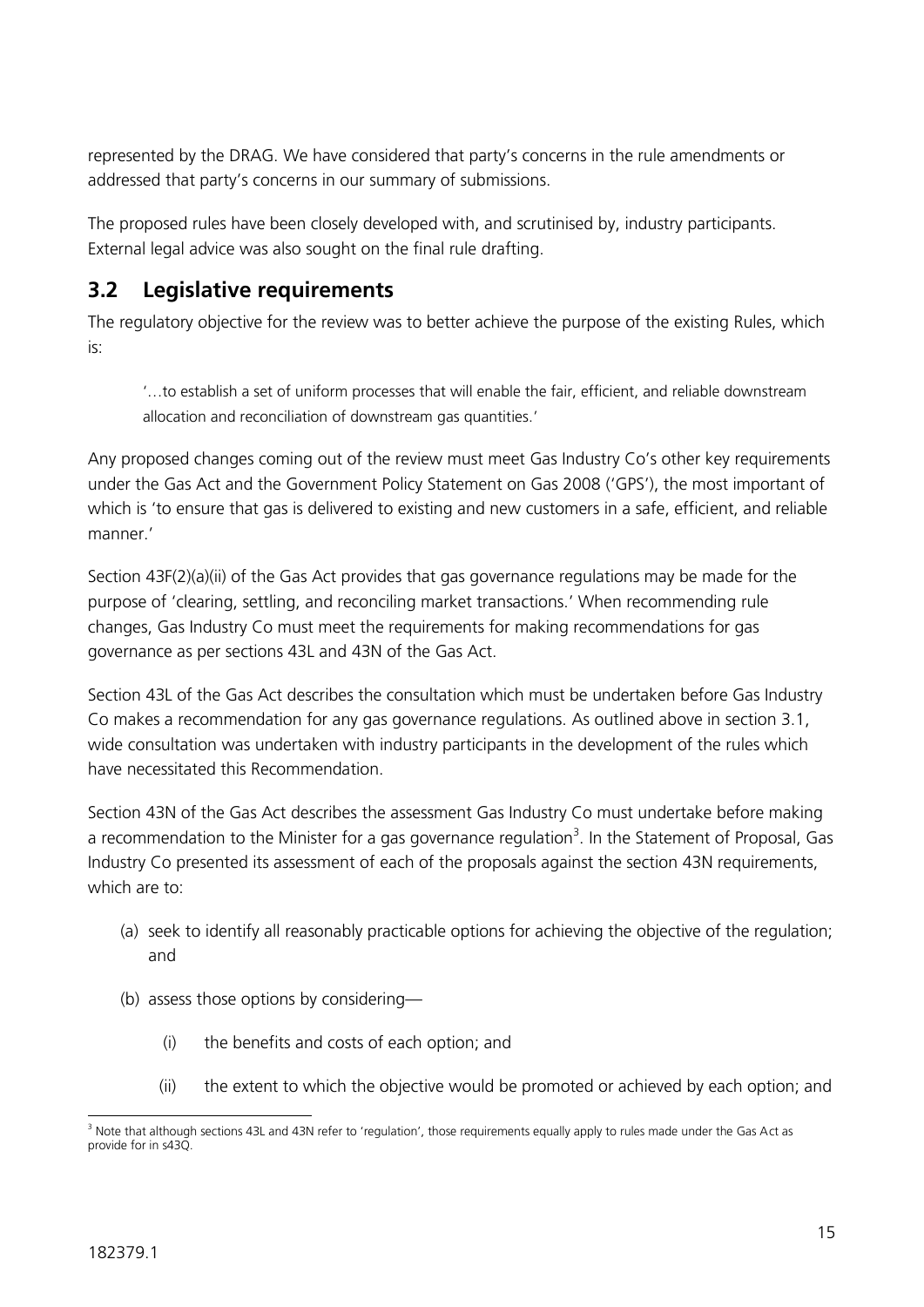- (iii) any other matters that the industry body considers relevant; and
- (c) […]

Our assessment of each proposal will be summarised in section 5 below.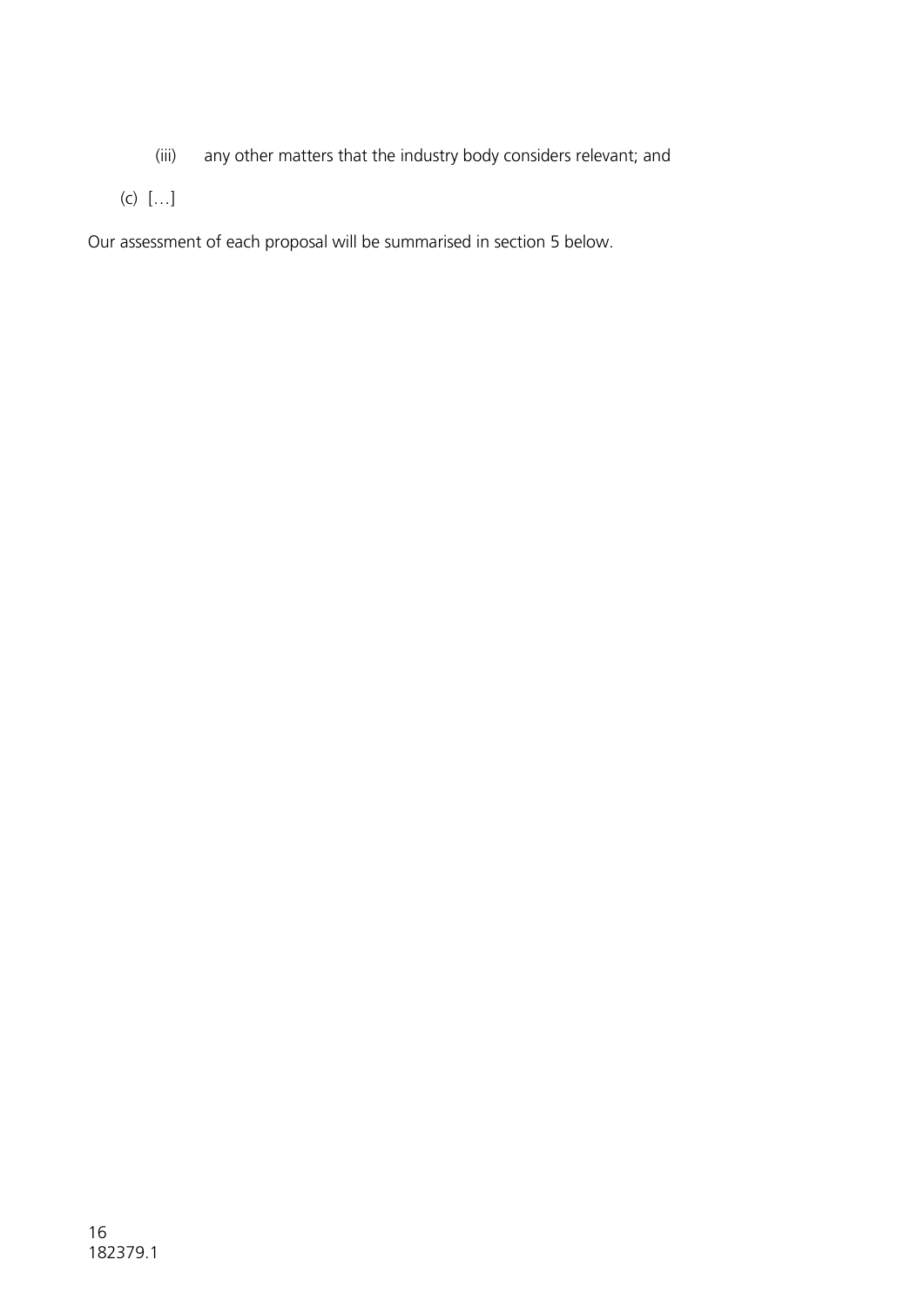**4 Statement of Proposal**

This section summarises what was proposed in the Statement of Proposal and whether/how anything we have recommended differs from that Statement of Proposal.

#### **4.1 Atypical gas gates**

Shortly after go-live in 2008, it became apparent that the new rules would not handle all circumstances or situations that would occur in practice. Exemptions were therefore granted using the Rules' exemption provisions for a range of scenarios. Many of those exemptions relate to certain gas gates for which the Rules' methodology was found to be impractical. The scenarios were: direct connect gas gates; application of the global 1-month methodology; and unmetered/oversized gas gates.

#### **Direct connect gas gates**

Exemptions were sought by participants for direct connect gas gates. A direct connect gas gate is a gas gate that serves a single customer. There is no benefit in applying the Rules at such gas gates because all of the gas would be allocated to that single customer. As a result, exemptions were granted that essentially removed direct-connect gas gates from many of the Rules' obligations. The Options Paper discussed two options which were to continue using the exemptions process for direct connect gas gates or to modify the Rules so that gas gates meeting certain criteria should not be subject to certain of the Rules.

Gas Industry Co's preference was for the latter—that a rule be codified for direct connect gas gates and all submitters agreed this was the optimal approach. The DRAG therefore worked on creating a new rule that defines a 'direct connect gas gate'. Consequential rule changes were required so that the Rules would distinguish between direct connect gas gates and all other gas gates (allocated gas gates). Allocated gas gates would have to comply with the whole of the Rules whereas direct connect gas gates would be removed from several parts of the Rules, namely the global allocation process, broadly in line with the existing exemptions for direct connect gas gates.

There was unanimous support for this approach in submissions received on the Statement of Proposal. Some submitters suggested minor drafting amendments and those suggestions were considered during our final preparation of the Rules but for the most part, our recommended rules reflect the original design.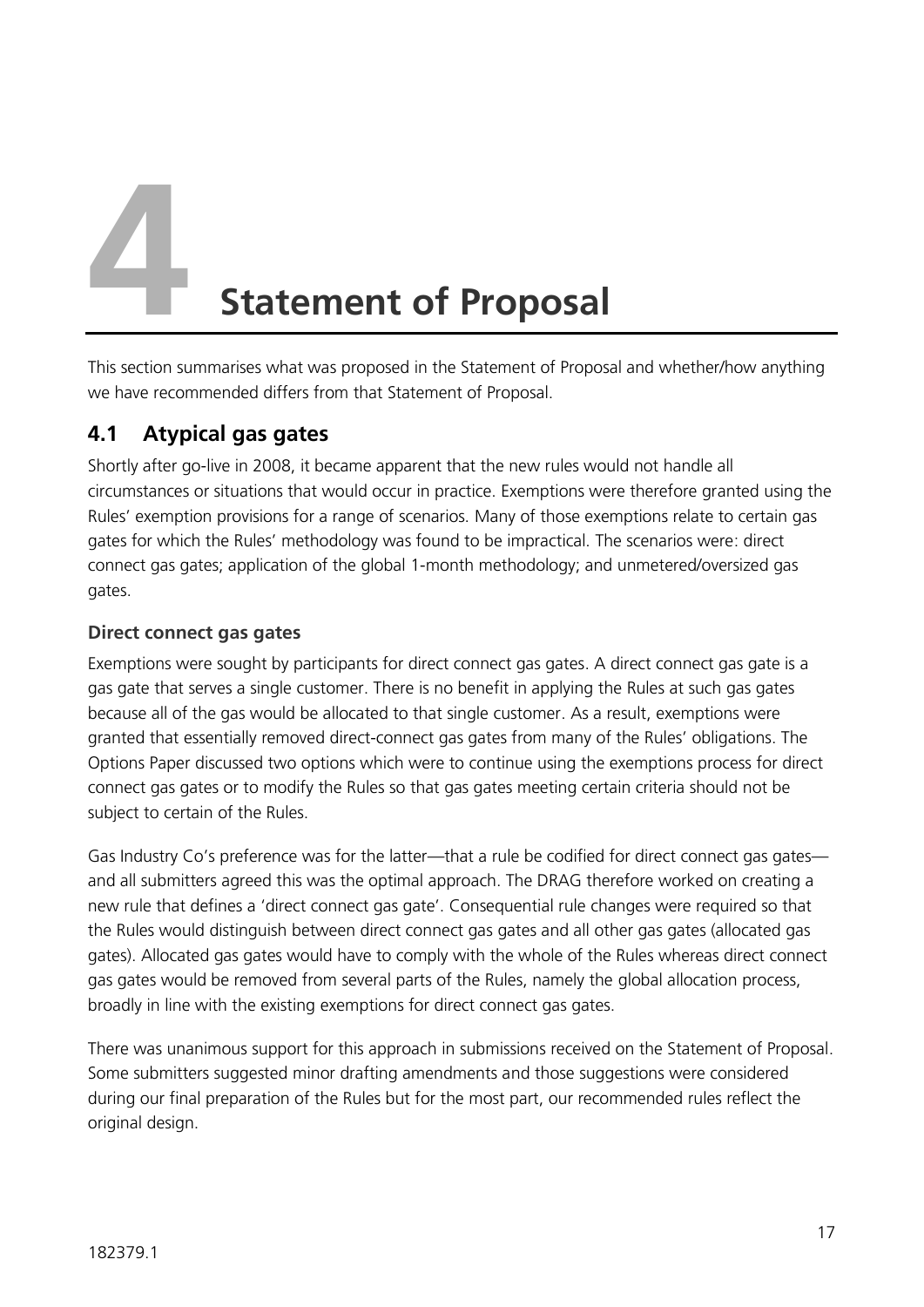#### **Global 1-month methodology**

The global allocation methodology used in the Rules can produce unacceptable results for gas gates with a preponderance of TOU-load. At gas gates where TOU load dominates the gas gate volume, large variations in month-to-month UFG are more likely to be caused by metering inaccuracies by or between TOU sites and/or the gas gate meter. The impact of minor inaccuracies (1-2%) in TOU metering where that TOU site represents a large proportion of total load at the gas gate can translate to a significant difference in the gas allocated to mass market customers. A tell-tale sign of TOU-load being the primary causer of UFG at a gas gate is extreme variability in MUFG factors. For example, compare the two following charts.



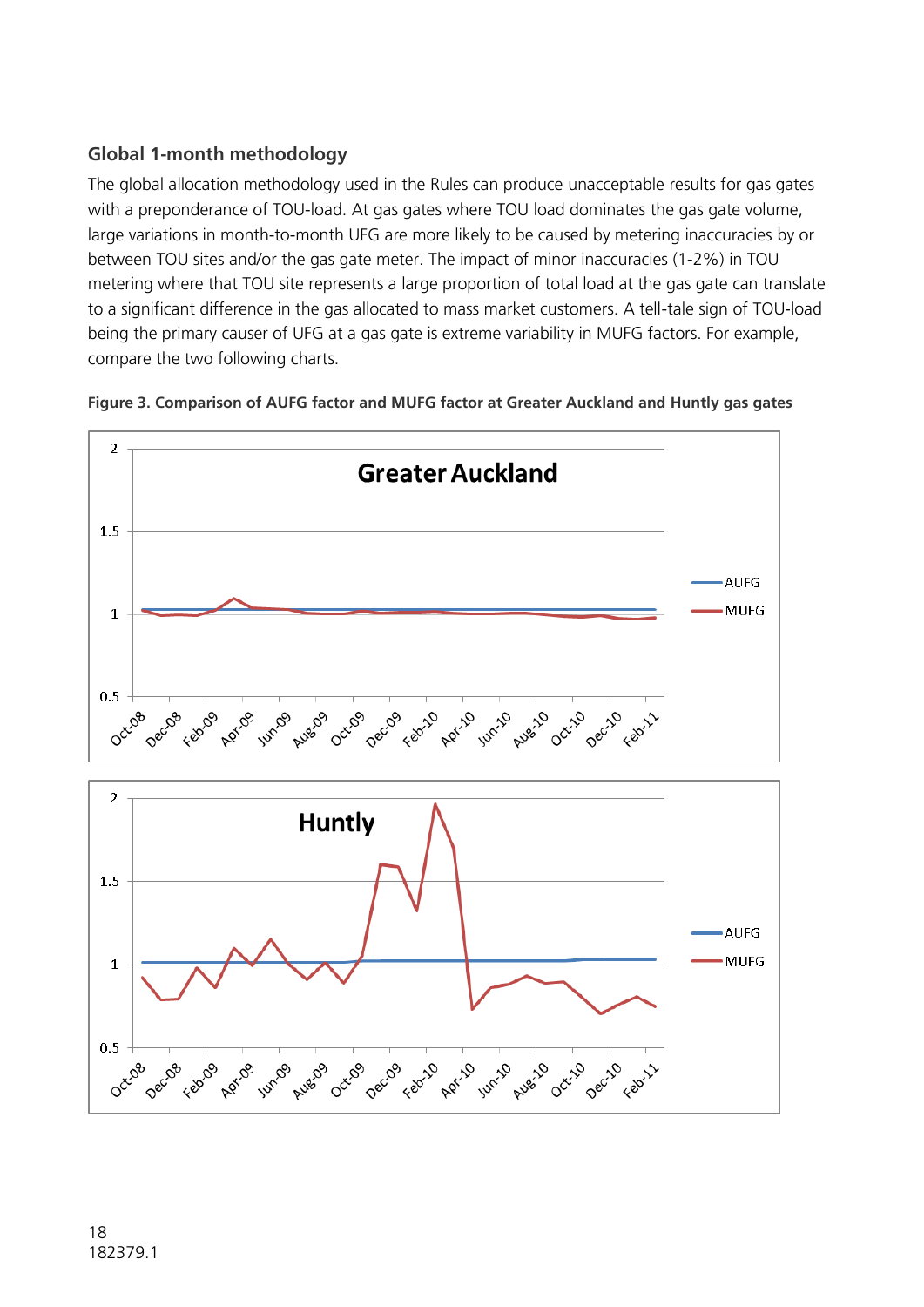The top chart shows AUFG and MUFG factors for the Greater Auckland gas gate. This gas gate is in many ways a 'typical' gas gate with a mixture of TOU, industrial and residential customers. Contrast this with the Huntly<sup>4</sup> gas gate where a few large TOU sites tend to dominate the total load at the gate. One immediately notices the volatility in the MUFG factor at the Huntly gas gate compared to a 'typical' gas gate. As mentioned above, the most likely cause of this MUFG factor volatility is swings in the volume of TOU consumption and minor errors in measuring TOU consumption. The impact will be disproportionately unfair on retailers responsible for the non-TOU sites, which are allocated the residual volume.

To address this problem an exemption has applied to certain gas gates requiring the use of the global 1-month methodology<sup>5</sup>. The Options Paper asked whether the exemptions should continue to be relied on or whether a rule should be drafted setting parameters for gas gates where if the threshold(s) was (were) met the global 1-month method would apply. Submitters generally agreed that the global method did not produce acceptable allocation results at gas gates with a high proportion of TOU load, though one party suggested the paper lacked an evidential base of the problem. We consider good evidence of the problem exists, and provided additional analysis in the Statement of Proposal to support that position.

The DRAG discussed the best way forward and decided to combine some of the sub-options from the Options Paper. The policy settings based on those deliberations was that Gas Industry Co establish certain parameters by way of a determination, which may be updated from time to time provided consultation occurs, and the allocation agent will calculate annually those gas gates captured by the determination. For the captured global 1-month gas gates, the allocation agent would then apply the global 1-month methodology at those gas gates rather than the standard global method set out in the Rules.

This was put forward in the Statement of Proposal and was supported by all parties but one. Our evaluation of the objecting party's submission is that they were less concerned with the proposed design of the rule itself than they were with the need for a policy intervention in the first place. We disagree with the reasons put forward by the party in arguing that there is not a problem and we addressed this in our Summary of Submissions. Our recommended rules therefore largely reflect those from the Statement of Proposal, subject to minor drafting amendments.

#### **Unmetered and oversized gas gates**

Although the Rules require that all gas gates have meters installed to measure injection quantities, seven gas gates are currently unmetered. Further, there are two gas gates where the installed meters are 'oversized' for the load at the gate and cannot accurately measure the current flow of gas. Each of these nine gas gates has an exemption at present so that (a modified form of) the allocation methodology in the Rules can apply. The Options Paper asked whether the exemptions approach

<sup>-</sup><sup>4</sup> Does not include the Huntly Power Station

<sup>&</sup>lt;sup>5</sup> The global 1-month methodology does not distinguish between AUFG and MUFG but applies a UFG factor for each consumption month to both TOU and non-TOU consumption.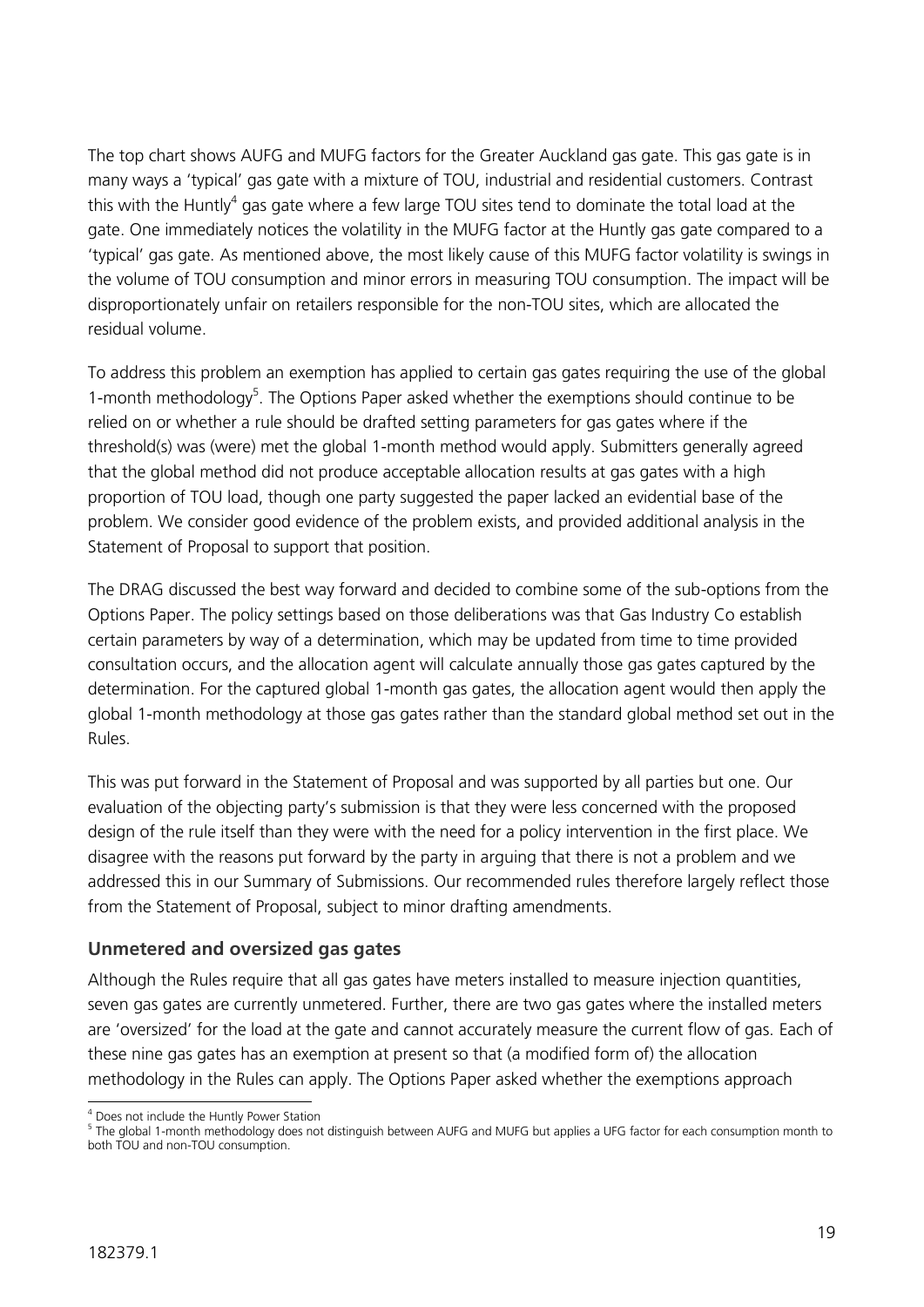should be rolled forward or whether it should be compulsory for meters to be installed (the default position in the Rules) or at least require installation if some threshold was met. Gas Industry Co's preferred approach was to require appropriately sized meters to be installed as the information provided is a key component of the reconciliation process.

Submitters on the Options Paper were divided on this matter. There was a mixture of support for requiring all gas gates to be metered and for requiring gas gates to be metered providing that it was economic to do so. Based on the deliberations of the DRAG, where it was discussed that the most economic meter of the nine with a current exemption would have a pay-back period of over 70 years (which exceeds the useful life of the asset), we concluded that it would be inefficient to pursue our preferred option. While our preference remains that all gas gates must be appropriately metered, we decided to recommend in the Statement of Proposal a rule which provides the industry body with discretion to determine whether certain gas gates must have appropriate meters installed. The rule requires consultation with participants in order to determine such a list where the parameters that prescribe eligibility for entry to such a list are largely prescribed in the rules.

All but one submitter agreed with the proposal. The submitter that disagreed considered all gas gates should be appropriately metered, a view shared by other submitters despite their acceptance of the proposed rule. We accept that making it compulsory at certain gas gates—such as those nine currently subject to an exemption—risks the decommissioning of those gas gates, depriving consumers the use of gas. There is an acceptable workaround which is proposed in our recommendation and which minimises the risk of gas gate decommissioning. While we do not expect to require prohibitively uneconomic gas measurement systems to be installed in future, the default position in the Rules will remain that all gas gates must be appropriately metered and updated as required. Eligibility for oversized or unmetered gas gate status will be considered on a case-by-case basis in accordance with the criteria in the Rules and any guidelines. We note for the electricity industry that all points of connection to the grid must have a metering installation.

#### **4.2 Apportionment of ongoing fees**

Ongoing fees are recovered from retailers to meet the costs which comprise the allocation agent business-as-usual costs plus any external advice and/or system development costs. These costs are apportioned based on retailers' monthly shares of the total volume of allocated gas as determined by the initial allocation results in the month prior to the invoice month. The Options Paper discussed the different options for apportioning these costs: to retain the volume-based approach, to change to an ICP-based method, or to apportion the costs on a 50:50 split between allocated volumes and ICPs.

Based on analysis and submissions received throughout the review process, we do not consider there is a case for changing the apportionment of ongoing costs. We consider that the benefits of the Rules—more accurate allocation processes and reduced UFG—accrue to participants pro rata with their allocated volumes. Given that the benefits accrue to participants in the same proportion that the costs are paid, it therefore seems efficient to apportion the ongoing costs based on allocated volumes.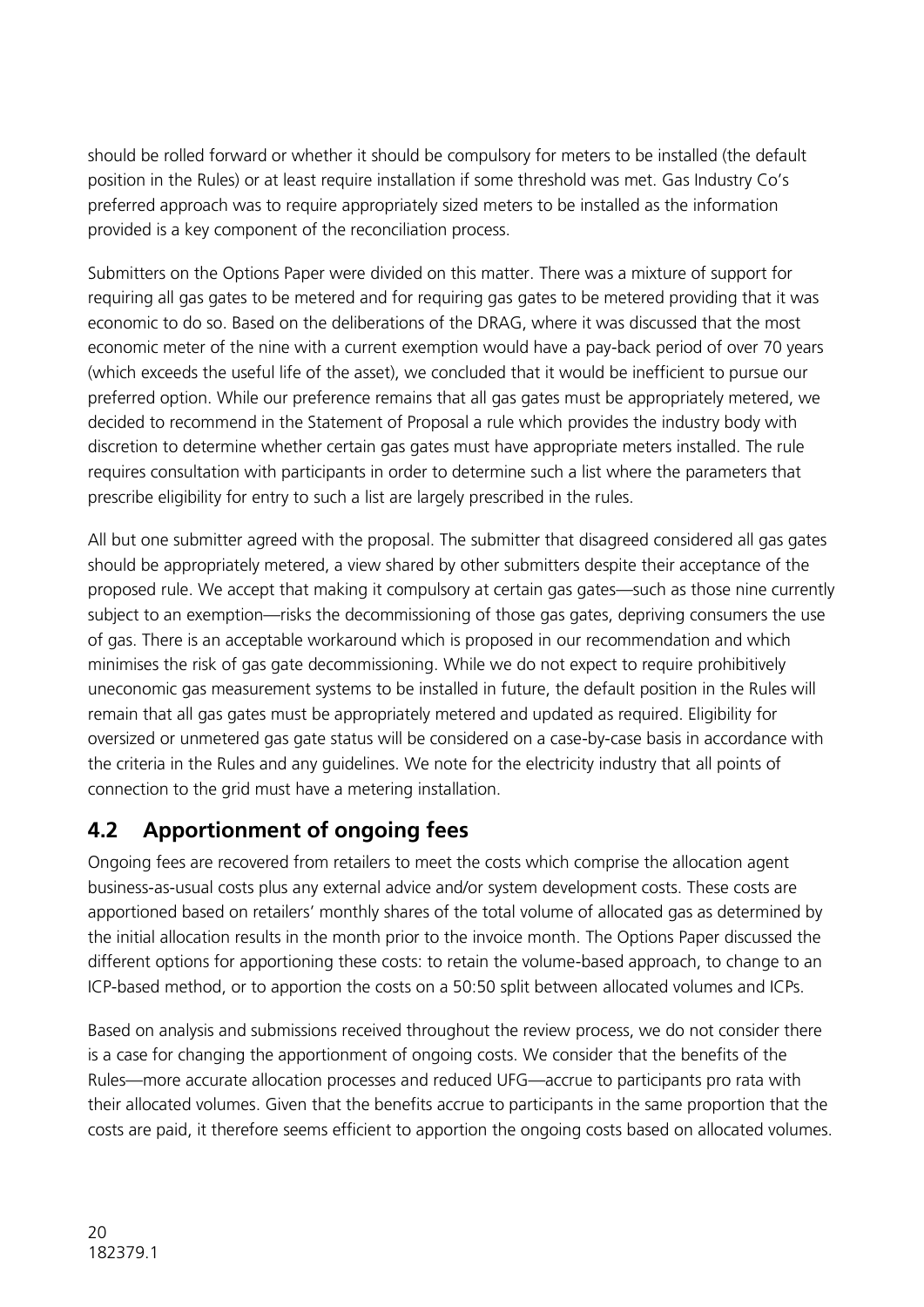The Statement of Proposal recommended not changing the apportionment method. Nothing from submissions suggested that recommendation should be changed. One party that did not agree with the proposal also stated the apportionment method used to recover system development costs should be reconsidered. Where such system development costs provide benefits that are skewed to identifiable subsets of retailers it makes sense, and we will consider such a change in due course, possibly in the next Statement of Proposal which may precipitate the conditions for such a change being needed.

#### **4.3 Correcting AUFG factors**

As noted earlier, AUFG factors are used to allocate quantities of gas to customers in allocation groups 1 and 2 at each gas gate. The allocation agent determines and publishes the factors each year based on information gathered from allocations over a 12 month period. There have been at least two instances where the data used to calculate AUFG factors have been found to be erroneous subsequent to publication of the AUFG factors. As the Rules contain no provision for such errors to be corrected, exemptions were required in both of those cases to permit the allocation agent to correct and republish the AUFG factors.

The Options Paper posited, and the Statement of Proposal recommended based on work carried out by the DRAG, a rule enabling the correction of AUFG factors. Submitters unanimously supported the proposal which requires the allocation agent to recalculate and republish AUFG factors where they are discovered to be erroneous, provided the allocation agent applies the process determined by the industry body.

#### **4.4 Compliance related issues**

#### **Estimated daily energy quantities**

The Rules require that retailers provide to the allocation agent 'actual daily energy quantities' for each consumer installation in allocation groups 1 & 2. Transmission system owners (TSO) must also provide to the allocation agent 'actual daily energy quantities' injected at each gas gate. Estimates are calculated whenever an 'actual' reading cannot be provided for whatever reason but the current drafting of the rule means that such estimates are not deemed to be compliance with the requirement to provide actual data. Whenever an estimate is provided, the participant potentially faces three breaches of the Rules (one for each allocation stage). This creates an unnecessary compliance burden.

The Options Paper presented a range of options for removing this burden. Submitters agreed it was a good idea to create a rule for dealing with estimated data and two of the four options from the paper were most popular. When the DRAG met to discuss the best way forward, an alternate option was discussed (having been raised by Contact in its submission) which would establish that estimates themselves are not a problem but must be flagged to the allocation agent when being made. Rather, the problem would be using an inappropriate estimation methodology. If a retailer was unable to provide actual data by the time final allocations were made then the estimate would be deemed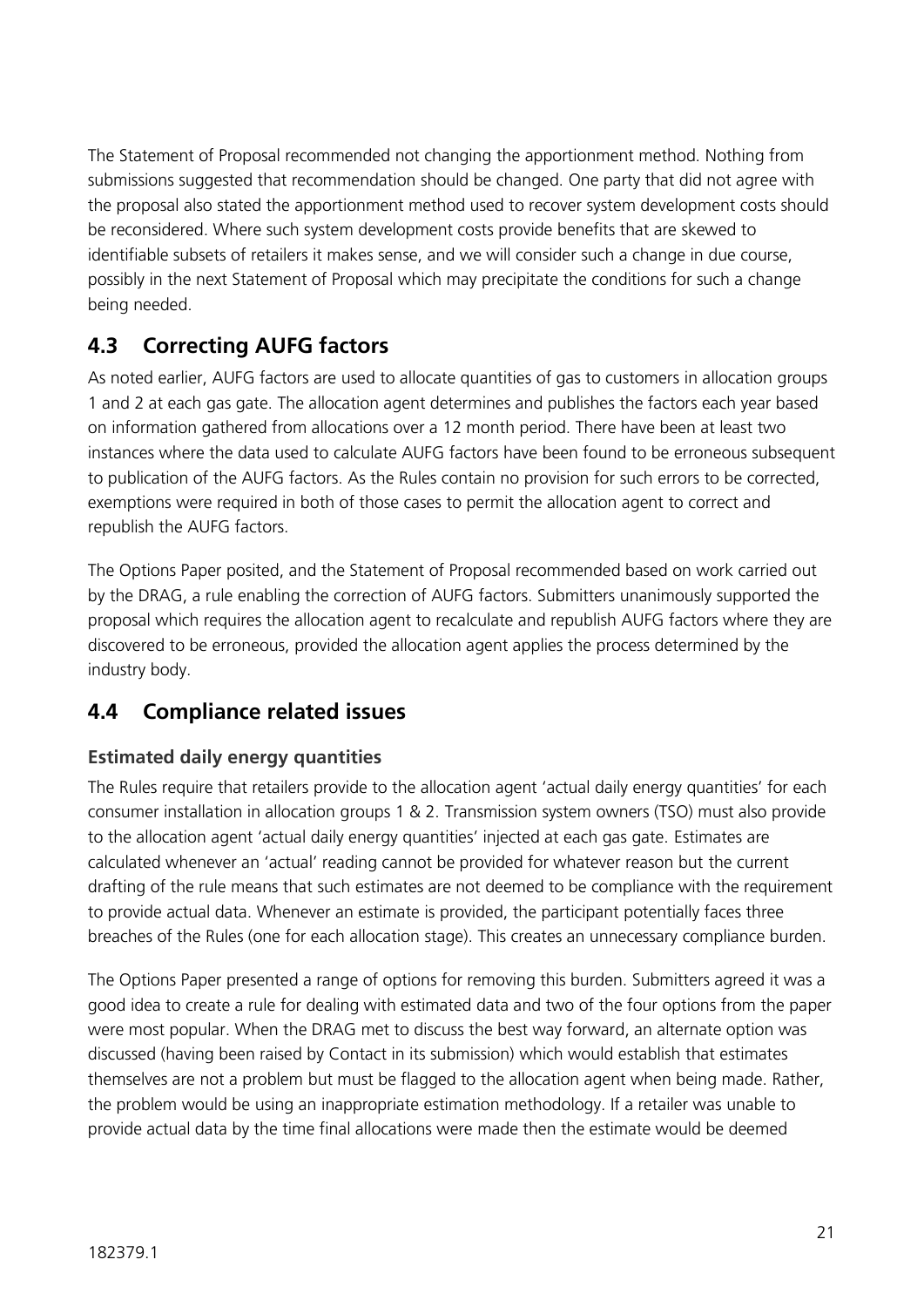permanent. When performance audits are carried out, the auditor would examine the methodology used by the participant to provide estimates and if the auditor was not satisfied with the methodology used then a breach would be notified. Such an arrangement would provide the necessary incentives for participants to use appropriate estimation methodologies whenever actual data is not available.

In order to achieve this by way of changing the Rules, the Statement of Proposal discussed that removing the word 'actual' from the relevant parts of the Rules and replacing it with a new term ('daily metered energy quantities') would achieve the desired result. Feedback was mostly positive on this proposal though some practical difficulties were pointed out with the proposed rule, in particular the applicability of the proposed rule to gas gate metering.

Therefore, subsequent to the consultation period, we met with parties to discuss a slight amendment to the proposed rules and associated schedules. Parties were satisfied the amended drafting was an improvement on what was originally proposed. That amended version is presented in this Recommendation.

#### **Trading notifications**

The allocation agent often alleges breaches of rule 39 which requires retailers to notify the allocation agent whenever they:

- commence supplying gas to a consumer installation at a gas gate at which it has not previously supplied gas; or
- cease supplying gas to any consumer installations at a gas gate; or
- commence or cease a transmission services agreement (TSA) with a TSO in respect of gas supplied at a gas gate.

The deadline for providing these trading notifications is midday on the third business day of the month following the consumption period in which the change takes place. The deadline is chosen specifically so that when the allocation agent performs the initial allocation, between the fourth and fifth business days, the allocation system contains up-to-date information that identifies which retailers are trading at which gas gates and under which TSAs the allocated volumes should be reconciled.

The Options Paper asked for feedback on what the cause of late trading notifications was. Submitters responded that late trading notifications were principally caused by back-dated switches, i.e., where a new contract with a customer is not finalised until after the commencement date of that contract. Options discussed by the DRAG for addressing this problem included removing the timing requirement in the rule, requiring the allocation agent to source retailer trading data directly from the gas registry, or maintaining the status quo. The DRAG's preferred option was to only require trading notifications to be sent in certain circumstances and for the allocation agent to use the gas registry to determine which retailers should be submitting consumption against each gas gate for a consumption period. A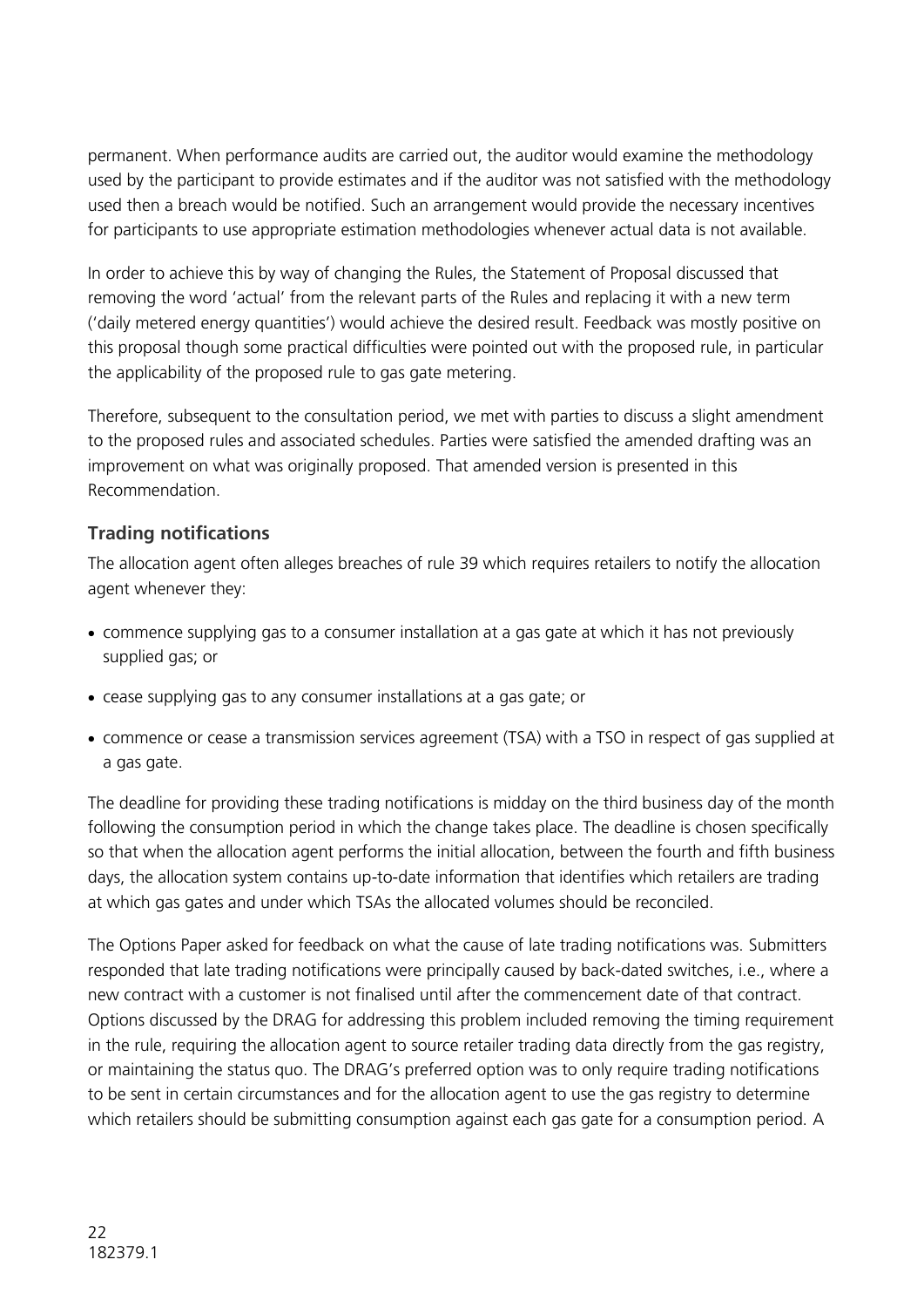second-best option was to delay the compliance test for rule 39 to the interim allocation. These options were reflected in the Statement of Proposal.

Submitters were divided on the preferred option with a slight majority favouring the preferred approach of linking the allocation agent's system with the gas registry. Other submitters, primarily owing to the relatively higher cost of the preferred option, favoured the alternative to delay the compliance test to the interim allocation. Having considered the submissions we have decided to pursue a middle-ground arrangement whereby most of the rule drafting will be retained. A lower cost option than the full linkage between the allocation agent's and the registry operator's systems will be for the allocation agent to receive reports from the registry operator and be required to use those reports to determine the gas gates for which it should expect to receive consumption information from retailers. The detail of this will be dealt with in the functional specification between Gas Industry Co and the allocation agent. The effect of the changes will be to delay the compliance test to the interim allocation and for that compliance test to check whether consumption information had been provided rather than whether the correct trading notification had been submitted.

#### **4.5 Additional issues raised by the DRAG**

The DRAG discussed several issues which were not included in the Options Paper. All of the following were included in the Statement of Proposal and, where possible, alternative options for each issue were presented.

#### **Audits of specific gas registry fields**

Currently, audits are carried out at regular intervals to assess the performance of the allocation agent and allocation participants in terms of compliance with the Rules. Gas Industry Co may also commission specific event audits to ascertain the cause or causes of any particular event that may arise in relation to the Rules. One of the objectives of a retailer performance audit under the Rules is to assess the process used to convert read-to-read volumes (for non-TOU meters) into the amounts of energy that are subsequently submitted to the allocation agent and billed to customers. With consideration being given to adding metering-related fields to the gas registry, several of the factors necessary for this calculation (as well as other parameters necessary for retailers' allocation processes) would be managed by participants other than the responsible retailer, so are not covered by the retailer's performance audit. Experience from the performance audits undertaken so far has highlighted instances where retailers have been found to exhibit non-compliance due to reliance on the existing information in the gas registry (most notably ICP altitude).

The population of gas registry fields is governed by the Gas (Switching Arrangements) Rules 2008 (the Switching Rules) but these rules contain no audit provisions. Whilst the Switching Rules require maintenance of current and accurate information relating to each ICP, the absence of any auditing provisions means that there is no way to independently assess or verify the accuracy of the information in the registry. In addition, although the Reconciliation Rules require compliance with NZS5259:2004, achieving this compliance does not implicitly ensure that the registry is populated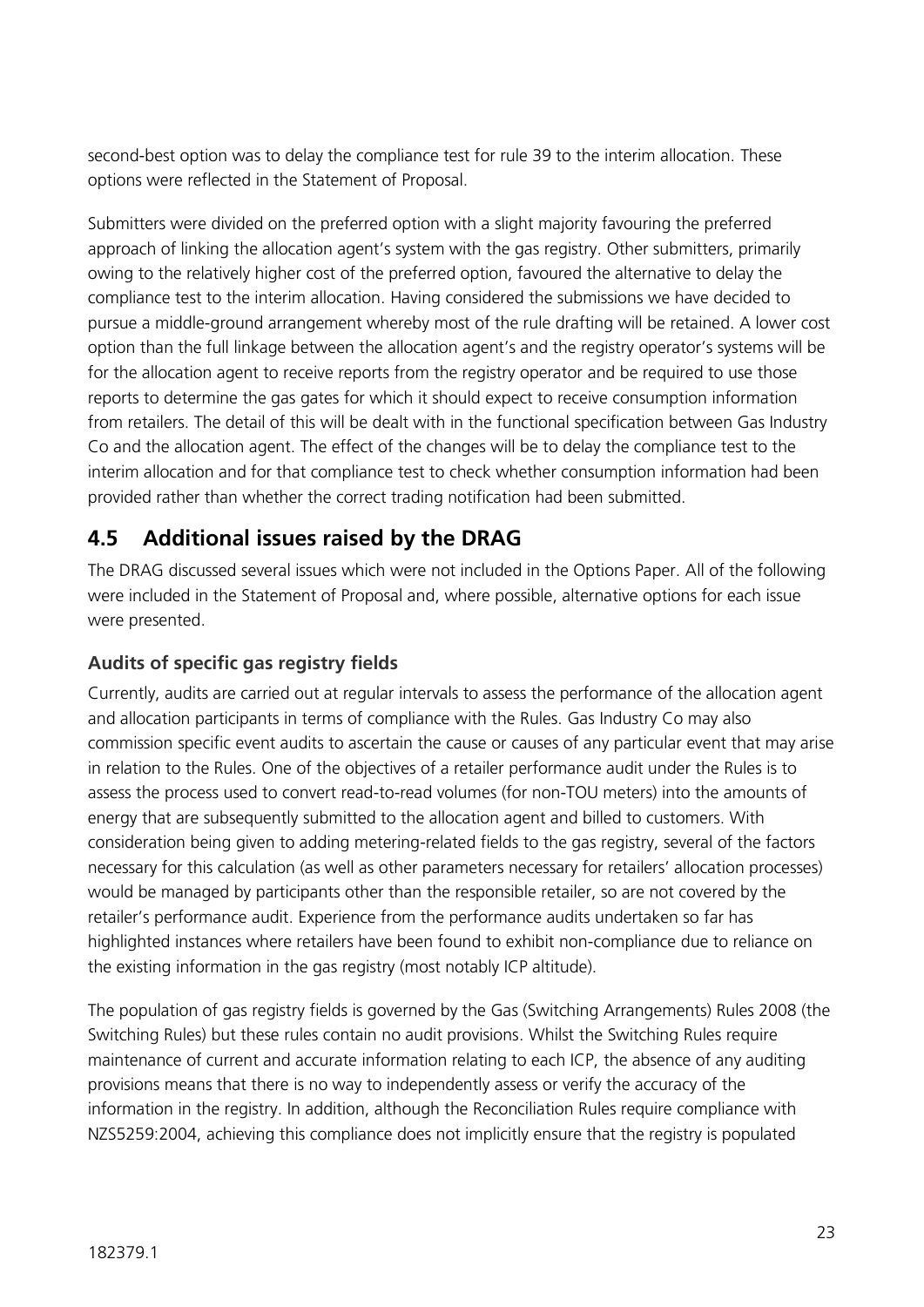accurately. NZS5259:2004 requires assets to meet an appropriate standard, not that information relating to those assets be accurately portrayed in a third party database such as the gas registry.

The DRAG discussed two options for dealing with this issue. The first option was to create a new rule in the Reconciliation Rules to make explicit that the accurate and timely population of any registry field that contains information relevant to reconciliation would fall within the scope of a performance audit on the participant responsible for that field. The second option was to add audit provisions to the Switching Rules, so that all obligations under those Rules could be audited rather than just the parts relevant to reconciliation. It was agreed that wider feedback should be sought on the two alternatives.

Submitters were unanimous in their support for a change enabling audits to check for accuracy of registry population. However, submitters were divided on whether the change should occur as part of the review or whether it should be included in a forthcoming Gas Industry Co review of the Gas (Switching Arrangements) Rules 2008. Having considered the issue further we have decided to include a general obligation in the Rules to accurately populate the registry and we will consider developing audit provisions for accurate registry population as part of an upcoming review of the Switching Rules.

#### **Responsibility for event audit costs**

The Statement of Proposal recommended a change to rule 75 that would better align the apportionment of event audit costs with the cost-to-causers principle. In the first instance, the responsibility for event audit costs depends on whether or not the auditor finds a material issue. If a material issue is found then the cost of the audit is met by the party or parties responsible for causing the material issue. If no material issue is found then the costs of the audit will be apportioned between the relevant parties being audited, as determined by the industry body. The problem identified applies to the former situation, in the case where a material issue is discovered by the auditor but this issue does not fully account for the event that triggered the audit; in this situation the party to whom the material issue relates must pay the full cost of the audit even though the 'true' cause of the problem that led to the audit remains undiscovered.

The proposed change would give the auditor more discretion in determining who should be responsible for paying the costs of an event audit provided the discovery of a material issue during such an audit.

There was unanimous support for the proposal. The only issue raised was to request clarification on the general parameters of how the auditor may apportion the costs. We noted in our Summary of Submissions that the amendments to the proposed rule 75 already provided such parameters.

#### **Audits of major system changes**

Another suggestion from the DRAG was that any allocation participant carrying out a system change that is likely to impact on its obligations under the Rules should be required to submit to an audit to ensure their new system remains Rules-compliant. A similar provision is included in Part 15 of the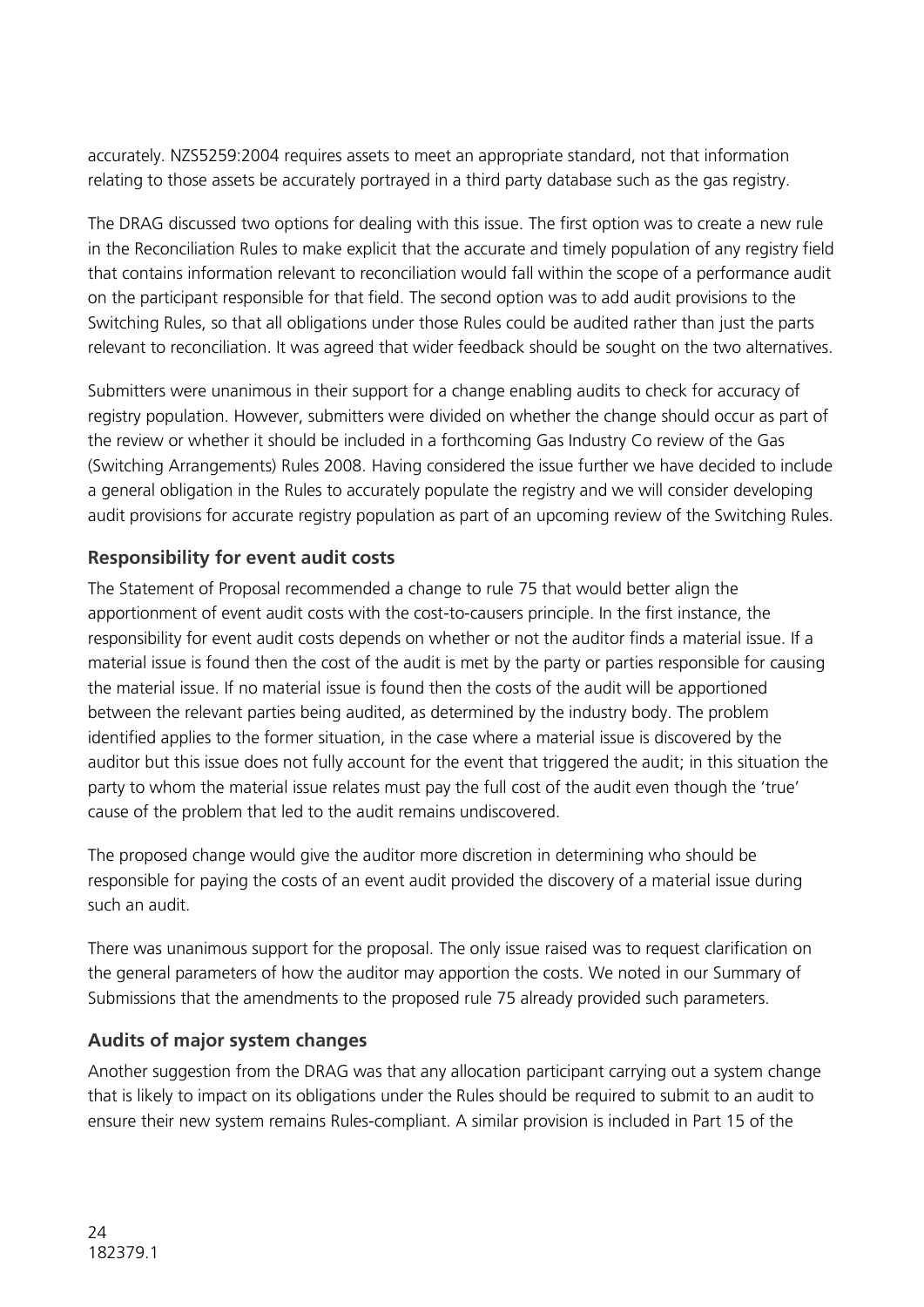Electricity Industry Participation Code 2010. As is the case with electricity, the audit requirement would only apply if it was a material or major system change.

In the Statement of Proposal, we favoured specifying what a major system change is up-front, preferably in an industry guideline (or an amendment to the existing audit guideline). As an example in the Information Paper for Approved Auditors v2 (August 2009), the Electricity Commission referred to:

Changes such as software bug fixes, upgrades to database management operating systems, communications and other third party software are not regarded as material.

The new rule would require participants planning to implement a major system change to notify Gas Industry Co at least 90 days before go-live of the proposed system change. This lead time would allow Gas Industry Co to appoint an auditor who would assess whether the system change was likely to be appropriate for the purposes of achieving compliance with the Rules. The auditor would be required to complete his/her audit at least 30 days before go-live of the proposed system change. This would give sufficient time for Gas Industry Co and the participant being audited to consider any recommendations arising out of the audit report. In discussions with the DRAG and also with an experienced electricity and gas auditor, it was recommended that a post go-live audit should also be carried out to test the accuracy of the system change after a few months of operation. Gas Industry Co welcomed feedback on whether this should be mandatory or optional.

Submitters were mostly in support of the proposal but had mixed views on whether there should be both pre-/post- go-live audits. One submitter did not agree with the proposal because it considered the rule may impose on commercial decisions. We explained in our Summary of Submissions that the major system audit would not impose on any commercial decisions. Rather, the aim of such an audit would be to assure other participants that they would not be harmed by one participant's system change (as has occurred at least twice in the electricity market).

We have decided to retain the drafting from the Statement of Proposal, thereby retaining the pre-go live audit. We will not include an explicit rule requiring a post-go live audit. Rather, performance audits could check whether major system changes had indeed been successfully implemented, or an event audit be commissioned if subsequent allocation results indicated step changes that might have been triggered by such system changes.

#### **Removal of rule 42**

Rule 42 requires TSOs to give notice to each retailer trading at a gas gate connected to the TSO's network of the unvalidated daily energy quantities that were injected the previous day. An exemption from rule 42 currently applies for certain gas gates where this information is unavailable, that is:

• for gas gates without telemetry metering, transmission system owners are exempt from the requirement to comply with rule 42 on all calendar days; and/or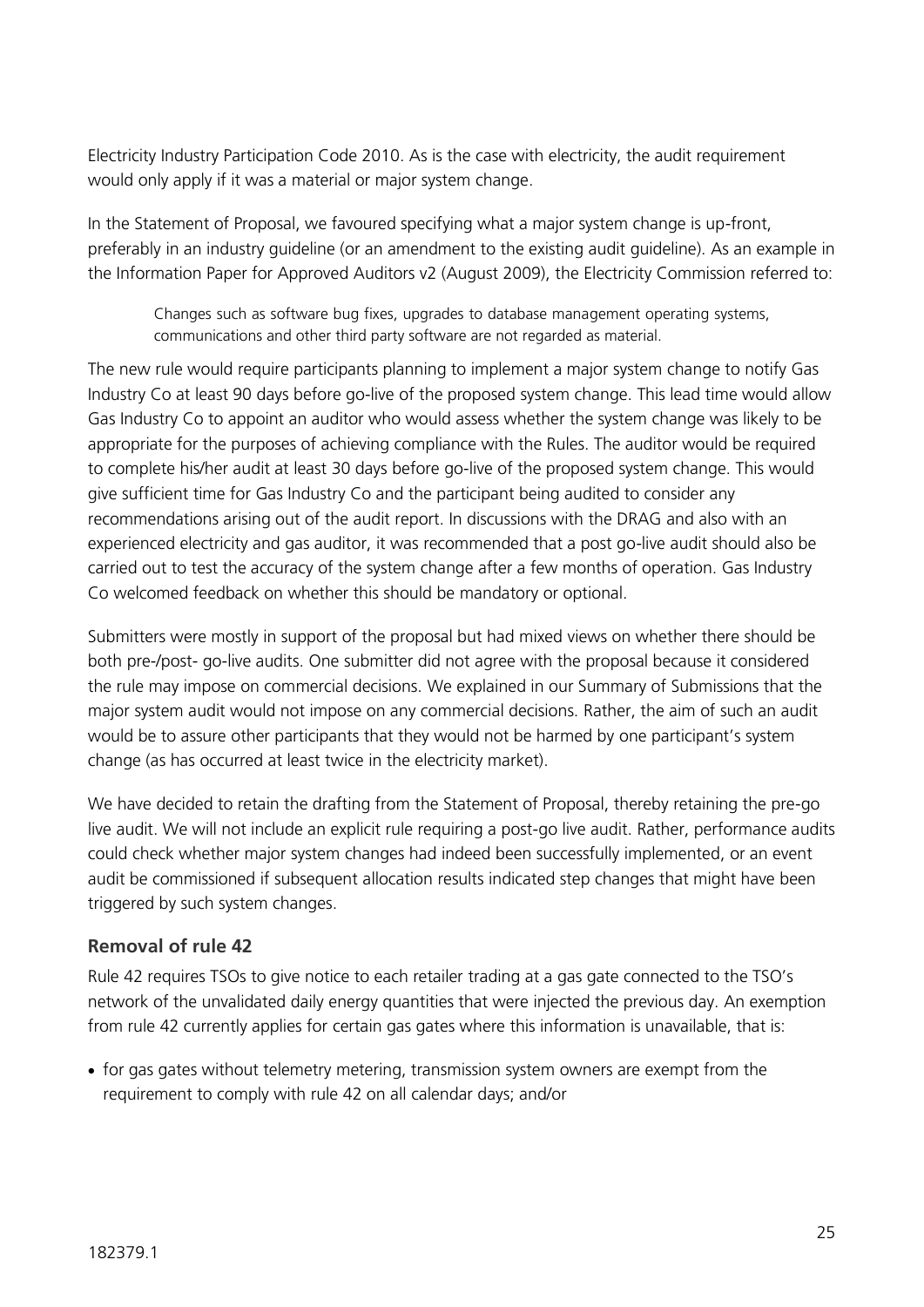for gas gates with telemetry metering but without live System Control and Data Acquisition (SCADA), transmission system owners are exempt from the requirement to comply with rule 42 on days that are not business days.

Gas gates with telemetry metering and live SCADA data must comply with rule 42 on all calendar days. Under the current exemption, a high proportion of gas gates are exempted from rule 42.

When this issue was discussed by the DRAG, it emerged that the original intent of the rule was to ensure that participants had access to estimated day-end quantities at a time when objections were being raised about disclosure of quantities at certain gas gates under the Vector Transmission Code. However, those concerns about disclosure have dissipated over time such that those quantities are now available to shippers on OATIS pursuant to Schedule 4 of the VTC. It therefore appears that rule 42 is redundant and can be deleted.

As part of the follow-up to the discussion, Vector provided clarification on the availability of information: for gas gates without telemetry metering, Vector indicated that it will continue to upgrade delivery points so that the list of gas gates where unvalidated data are not provided to OATIS would decrease over time. It was noted that some of the gas gates without telemetry metering are direct connect gas gates off the Maui Pipeline so estimated day-end information at such gates would be irrelevant for all retailers other than the responsible retailer (who potentially has access to telemetry data from the customer GMS).

For gas gates with telemetry metering but without a live SCADA feed, Vector is currently providing unvalidated data on all days to OATIS on a reasonable endeavours basis. If problems are encountered, Vector may not be able to provide data on non-business days.

In the Statement of Proposal we proposed deleting rule 42 from the Rules. This would also have the effect of making the exemption redundant. If it emerged that any participant still relies on this rule in order to access gas gate injection information then Gas Industry Co would consider retaining the rule in an amended form which takes account of the situations provided for in the current exemption.

In light of the proposed reduction in reporting by each TSO, it was suggested that as a safeguard the obligations in rule 28.4 could be extended to cover daily delivery information supplied by TSOs. Gas Industry Co welcomed feedback on the merit of this idea.

There was strong support for removing rule 42. One submitter disagreed that rule 42 should be deleted because there was no guarantee the information would continue to be provided on OATIS. We noted in our summary of submissions that it was unlikely such information would not continue to be provided on OATIS. As long as the VTC requires the provision of the information, the party will be able to provide input on any proposed amendments for the provision of that information as a shipper under the VTC.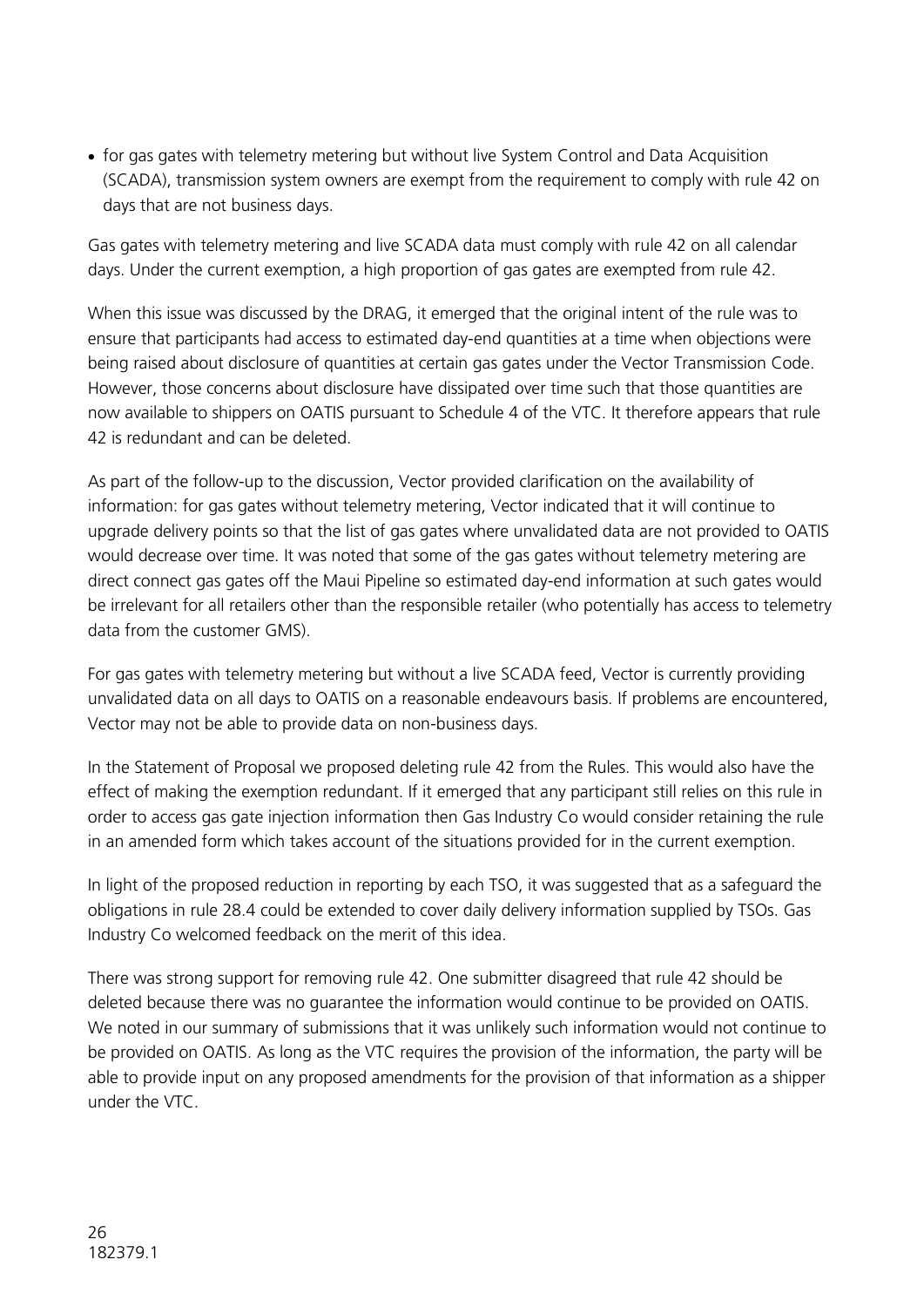One party disagreed that rule 28.4 should be extended to TSOs but this disagreement would fall away if it were amended to satisfactorily cover TSO metering requirements. We amended the rule accordingly (now included as rule 27A) and have included the amended version in this Recommendation.

#### **4.6 Minor and technical amendments; other transitional issues**

Several minor and technical amendments were discussed, which were:

- future proofing the reference to NZS5259:2004;
- improving the calculation of seasonal adjustment daily shape values;
- where special allocations have occurred, Gas Industry Co may determine that the special allocation(s) be used in the calculation of certain processes and that they replace any preceding allocation;
- making changes to the way ongoing fees are recovered: to use interim allocation data, the best available allocation information, and to align the payment year for monthly fees with the Gas Industry Co financial year used for all market fees under other gas governance arrangements.

Some transitional issues discussed were:

- to address the exemptions which were, at the time of publishing the Statement of Proposal, shortly due to expire. All of these exemptions have since been rolled-over. Most of these exemptions will be made redundant as a result of the Rules update as part of this Recommendation;
- to highlight that consequential rule changes had been required to certain parts of the Rules but that these were done to give effect to the policy decisions made throughout the review process;
- that the development costs associated with the allocation agent making the required changes from the review would be recoverable in accordance with the provisions for ongoing costs in rule 15. The method for recovering development costs in future may need to be reconsidered in future; and
- the intended 'go-live' date for the new rules would be 1 June 2013.

Submitters agreed with all of the changes listed above, subject to a few minor drafting amendments, and these have been included in this Recommendation.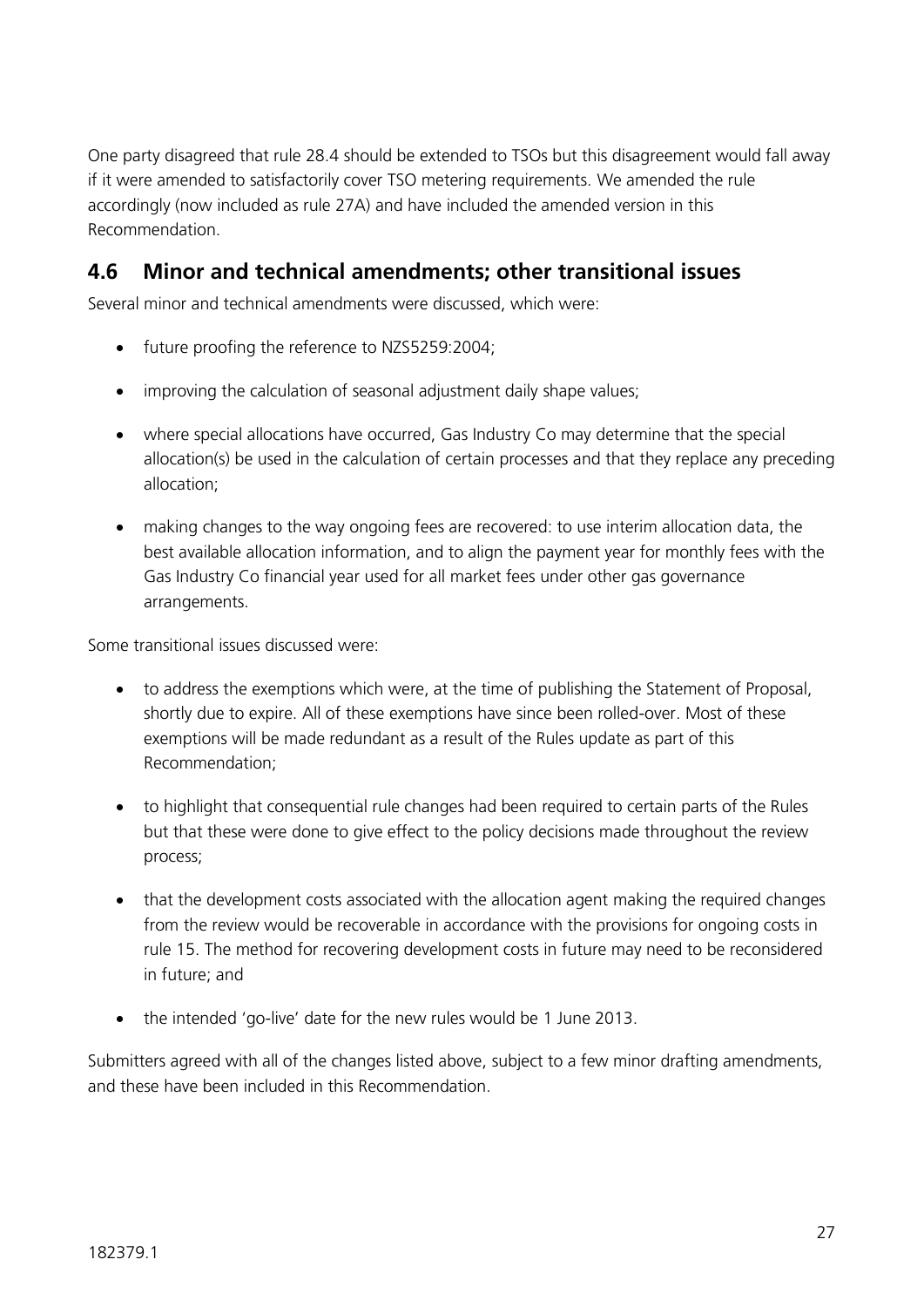#### **Publication of GAR170**

One final issue from the Statement of Proposal was whether submitters had any appetite to have one of the allocation agent's reports—presently wholly visible only by Gas Industry Co—to be made publicly available. There was majority support for this but seeing as though this does not require a change to the Rules, we do not address it further here. It will be further discussed internally and with industry participants.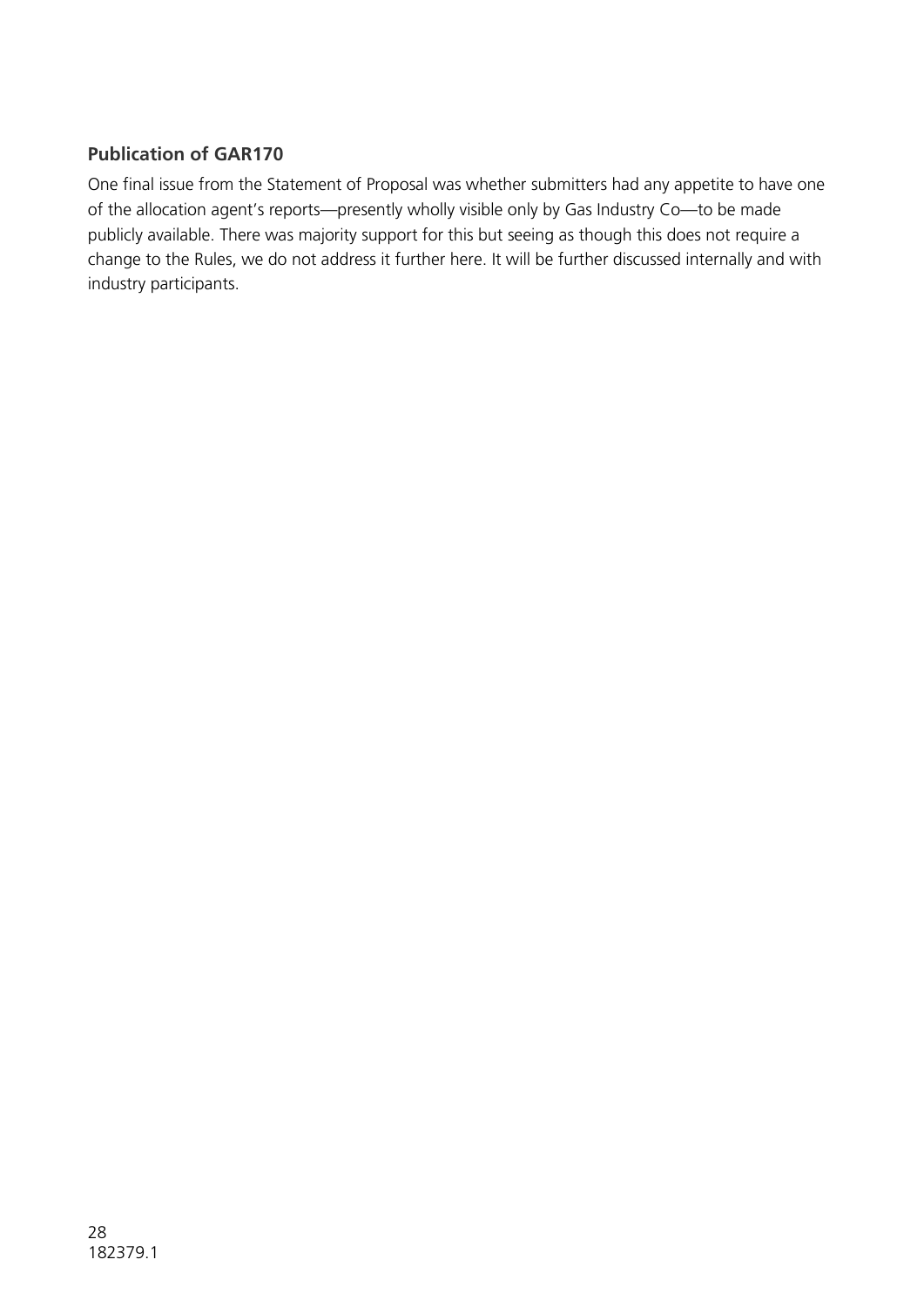**5 Assessment**

#### **5.1 Identification and assessment of reasonably practicable options**

Reasonably practicable options for each issue identified with the Rules were presented in the Options Paper published in December 2011. The DRAG discussed these options in detail and also proposed additional options. Where new options were discussed by the DRAG—i.e., they had not been included in the Options Paper—the Statement of Proposal (where relevant) mentioned these different options while presenting a preferred approach. Feedback was sought on the preferred approach but if there was support for one of the other options then Gas Industry Co would analyse these as part of its analysis of submissions.

Where necessary, we also reconsidered the options available once submissions were received. Additional consideration was carried out where necessary. Where a divergence was made from the Statement of Proposal, additional consultation was carried out where possible, particularly for rules drafting. Examples of this additional consultation include the definition of 'daily metered energy quantities' and the development of Schedule 1A.

We are satisfied that reasonably practicable options were identified throughout the review, each option has been tested through consultation, and each recommendation has been subjected to our normal assessments.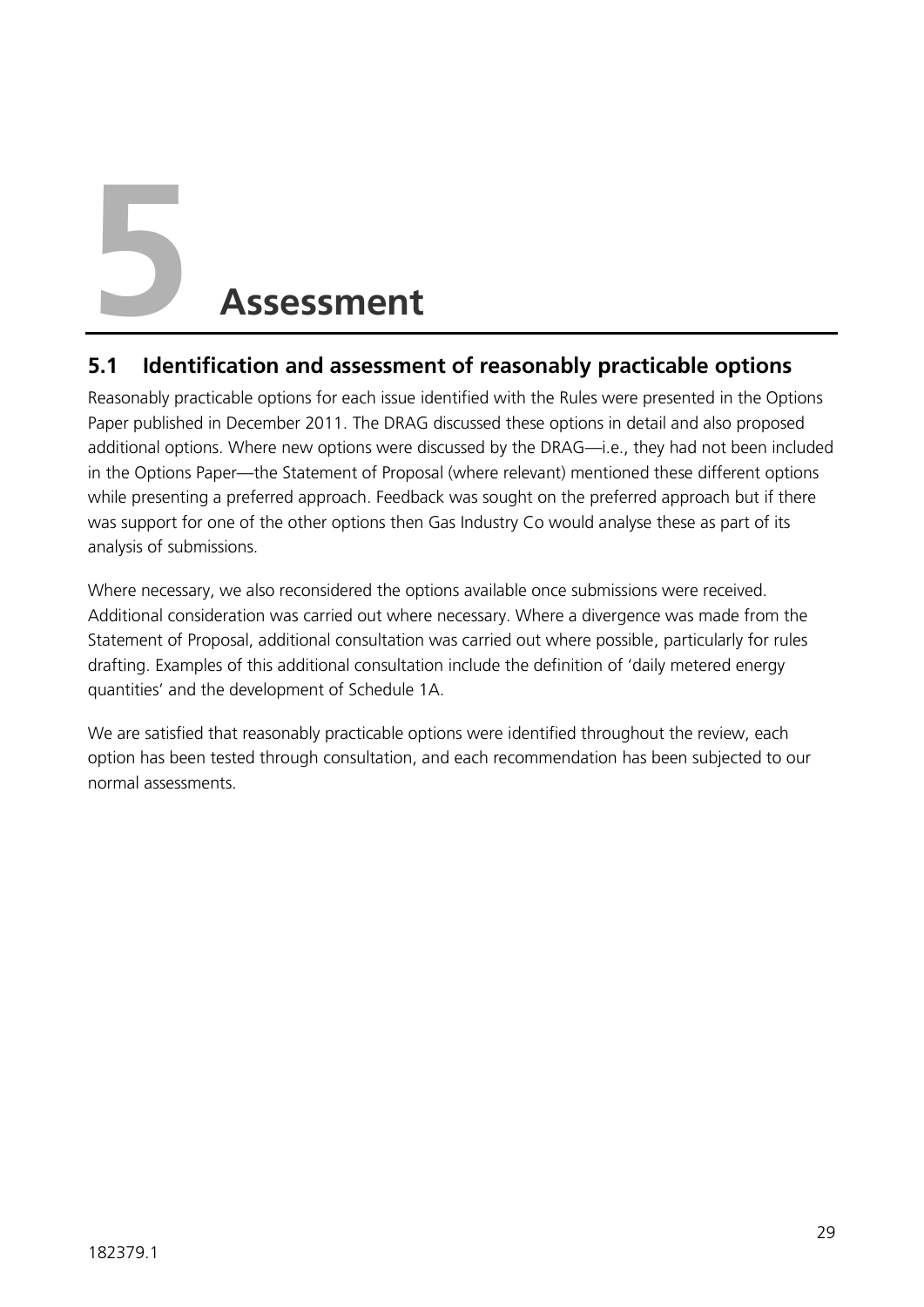#### **5.2 Assessment of costs and benefits**

An assessment of the costs and benefits for each option was carried out in the Statement of Proposal. Each proposal was expected to result in either a net benefit or a neutral impact, as reproduced in the table below. The total assessment of costs and benefits for the Statement of Proposals must therefore be net positive: summing each of the individual changes must result in a net benefit.

| <b>Issue</b>                               |                                          | <b>Assessment of benefit</b><br>and costs | <b>Regulatory objective met?</b> |                  |                 |
|--------------------------------------------|------------------------------------------|-------------------------------------------|----------------------------------|------------------|-----------------|
|                                            |                                          |                                           | Fair                             | <b>Efficient</b> | <b>Reliable</b> |
| <b>Atypical gas gates</b>                  |                                          |                                           |                                  |                  |                 |
|                                            | Direct connect                           | Net benefit                               | $\checkmark$                     | $\checkmark$     | $\checkmark$    |
| $\bullet$                                  | G <sub>1</sub> M                         | Net benefit                               | $\checkmark$                     | $\checkmark$     | $\checkmark$    |
| $\bullet$                                  | Unmetered/oversized                      | Net benefit                               | $\checkmark$                     | $\checkmark$     |                 |
| <b>Correcting AUFG</b><br>factors          |                                          | Net benefit                               | $\checkmark$                     |                  | $\checkmark$    |
| <b>Compliance related</b><br><b>issues</b> |                                          |                                           |                                  |                  |                 |
|                                            | Estimated data for<br>TOU sites          | Net benefit                               | $\checkmark$                     | $\checkmark$     |                 |
| ٠                                          | Trading notifications                    | Neutral                                   | $\checkmark$                     | $\checkmark$     |                 |
| Issues raised by the<br><b>DRAG</b>        |                                          |                                           |                                  |                  |                 |
| $\bullet$                                  | Extend performance<br>audits to registry | Net benefit                               | $\checkmark$                     | $\checkmark$     | ✓               |
| $\bullet$                                  | Audits following<br>major system change  | Neutral                                   | $\checkmark$                     |                  | $\checkmark$    |
| $\bullet$                                  | Rule 42 deletion                         | Net benefit                               | $\checkmark$                     | $\checkmark$     |                 |

**Table 1. Summarised assessment of costs and benefits (updated from the Statement of Proposal)**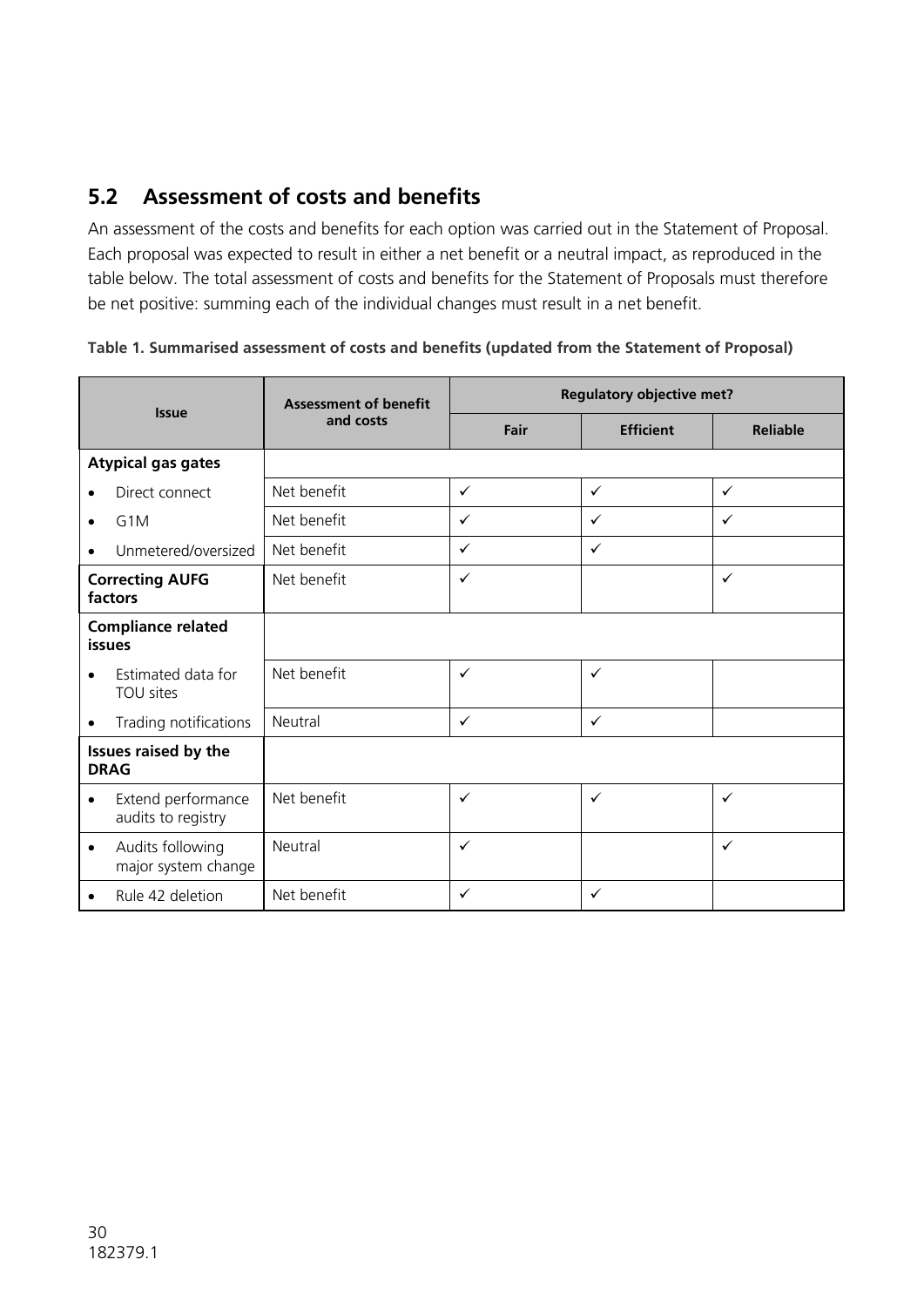**6 Consultation**

#### **6.1 Industry participants**

Industry participants and our broader stakeholders were consulted at least twice throughout the review process: once in response to the Options Paper and once in response to the Statement of Proposal. In both instances, Gas Industry Co considered participant's views and responded to these in analyses of submissions.

In addition, the advisory group process essentially gave the majority of the industry an opportunity to shape the review. While Gas Industry Co was responsible for ensuring regulatory tests and objectives were met throughout the review, we consider that the advisory group process enabled wide industry buy-in including on any matters where Gas Industry Co may have disagreed with something posed by the DRAG.

#### **6.2 NZX: Gas allocation agent**

The allocation agent will have to make numerous changes to its systems in order to remain rules compliant once the new rules go-live. Meetings have taken place between Gas Industry Co and NZX and the allocation agent is up to speed on developments.

#### **6.3 Ministry of Business, Innovation and Employment**

Gas Industry Co briefed MBIE officials about the proposed changes. MBIE officials were comfortable with the content of the Statement of Proposal and raised no material concerns prior to the preparation of this Recommendation.

One issue raised by MBIE officials was that the proposed changes could grant Gas Industry Co an unlawful delegated legislative authority with respect to Gas Industry Co making determinations and guidelines under the Rules. Having seen the proposed Rules, officials noted that Gas Industry Co's discretion was proposed to be appropriately circumscribed in the Rules, meaning that any guidelines or determinations issued in accordance with the Rules were likely to be intra vires. MBIE noted that a precedent already existed for issuing technical guidelines and thresholds.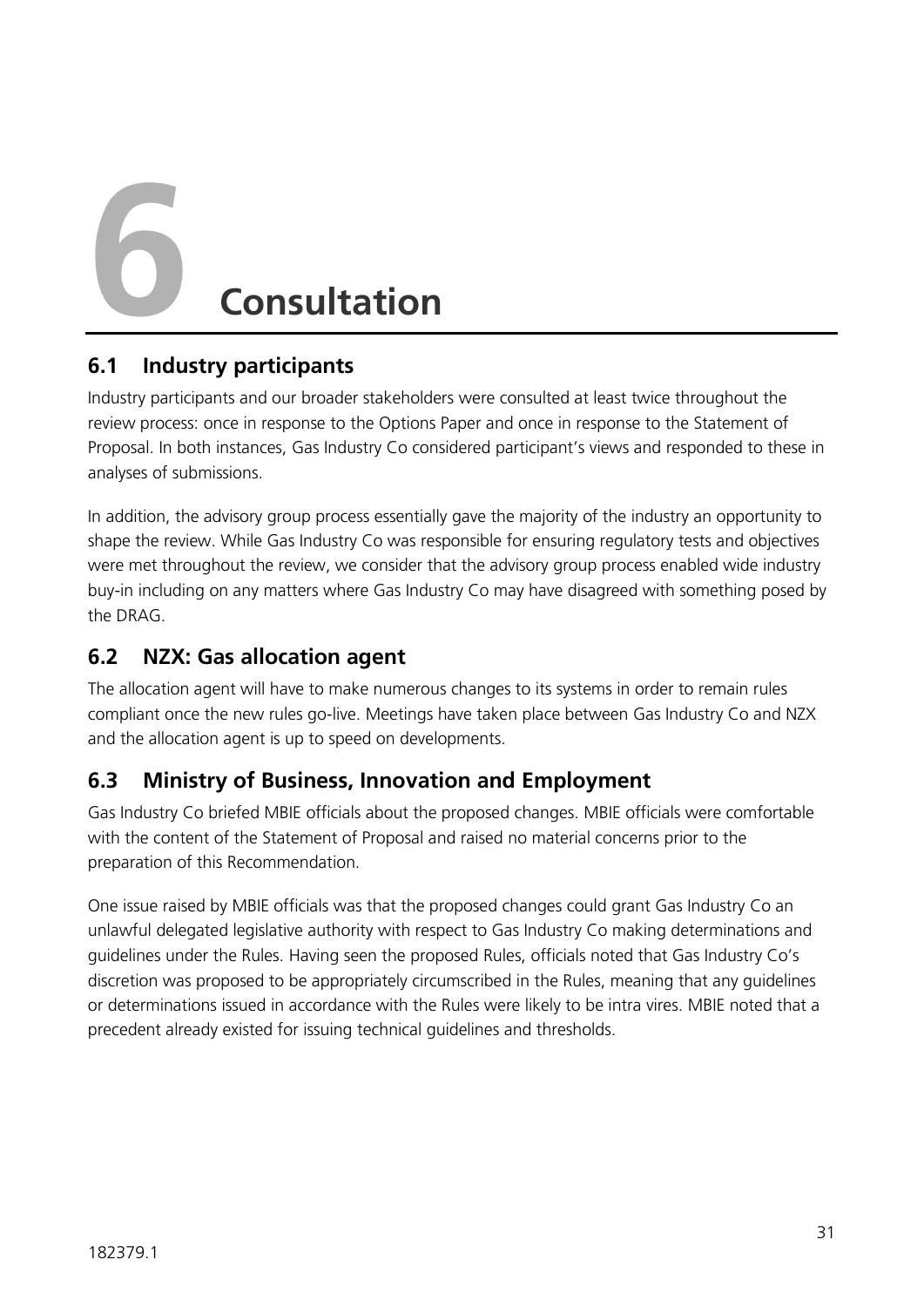#### **7 Potential risks**

One of the key risks from this workstream is to not address the long-standing exemptions. Continually rolling over the exemptions would establish de facto rule changes and Gas Industry Co does not consider such a position to be tenable.

Other risks in making the changes are the normal risks associated with the implementation and timing of rule changes. However, these risks are small compared with the risks of implementing the Rules back in 2008 considering the reconciliation system is now well established. The allocation agent has been and will continue to be briefed as developments occur.

Industry participants have requested that there is sufficient lead-in time to go-live of the new rules. Assuming the rules are gazetted in the first quarter of the 2013 calendar year, this would give participants ample time to prepare for the transition. Very few of the proposed changes will require any participant, other than the allocation agent, to make changes to their systems and processes. Some participants had requested that some of the non-technical changes be made before the intended go live date of 1 June 2013. While Gas Industry Co is not opposed to the idea, we consider that the risks of essentially implementing two separate go live dates outweighs the benefits, particularly as there will only be a few months difference between the two implementation dates.

One other potential risk, though it too is not an unusual risk, is if the allocation agent encounters an unforeseen difficulty in implementing the changes and must invoice Gas Industry Co significantly higher than the initial cost estimate. We have attempted to mitigate this risk as far as possible by asking the allocation agent for a 'low-medium-high' cost estimate and we have used the high cost estimate provided in all of our cost-benefit assessments. It is probable this conservative estimation will result in some of the actual costs being lower than the high cost estimate therefore freeing up some of the estimate for overspends. This risk will be mitigated by continuing to involve allocation participants in the process of specifying system changes and to ensure that the end result is both aligned with the Rules (as amended) and accessible by participants' systems. We will manage any incidences of higher than expected costs on a case-by-case basis.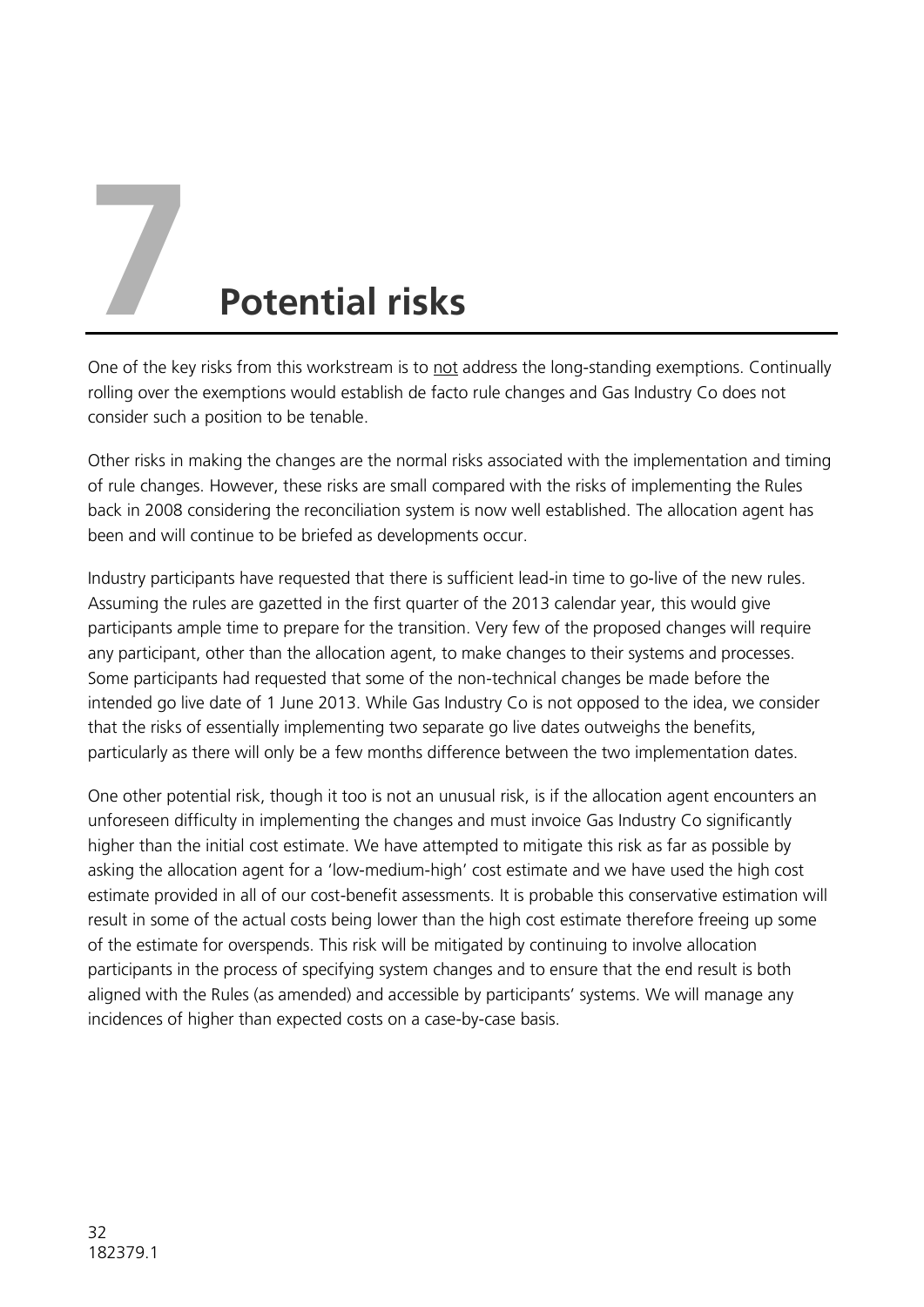

It is recommended that the Minister of Energy and Resources **approves** that the Gas (Downstream Reconciliation) Rules 2008 be amended according to the changes discussed in this document and as set out at Appendix A of this Recommendation.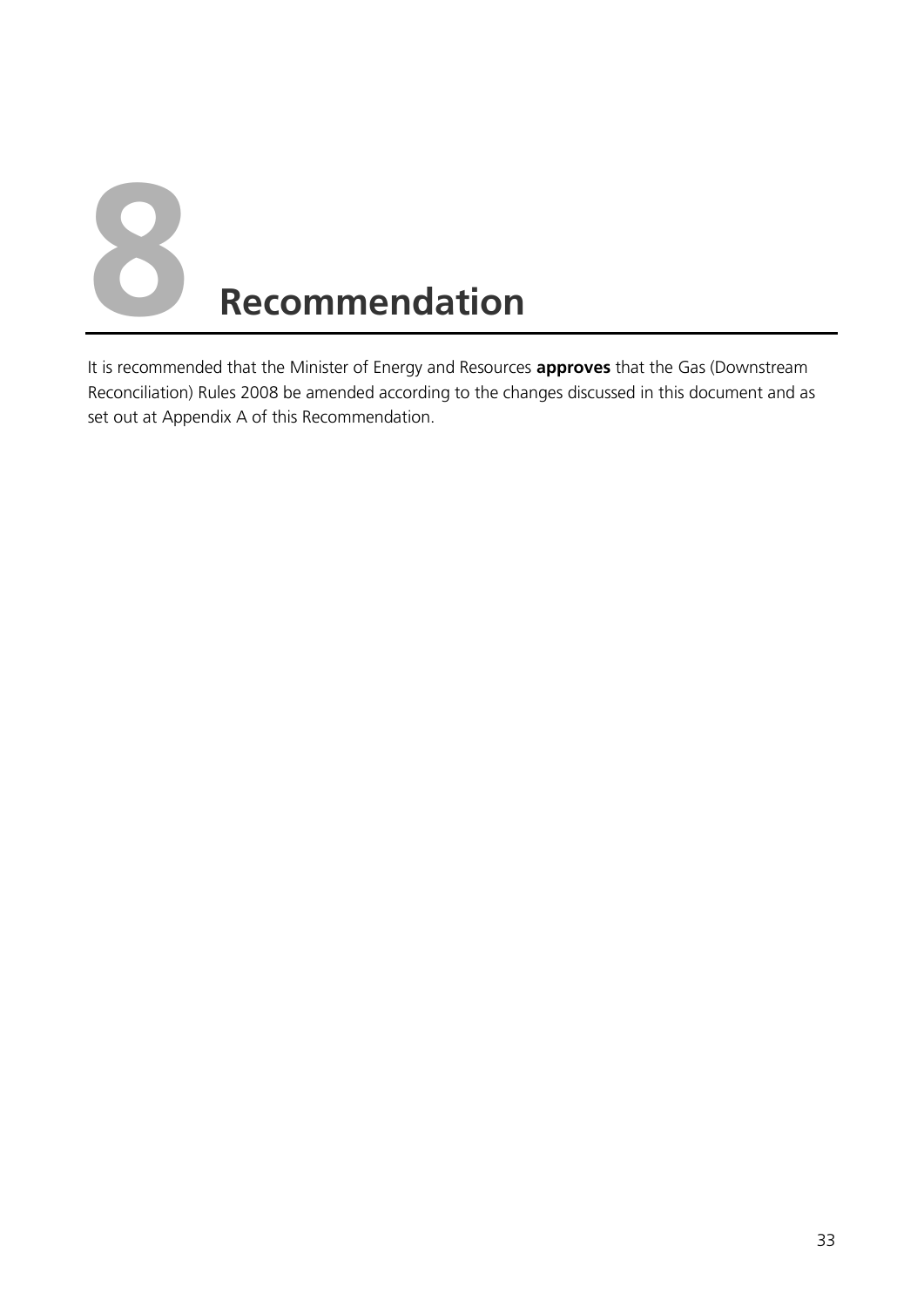# praft